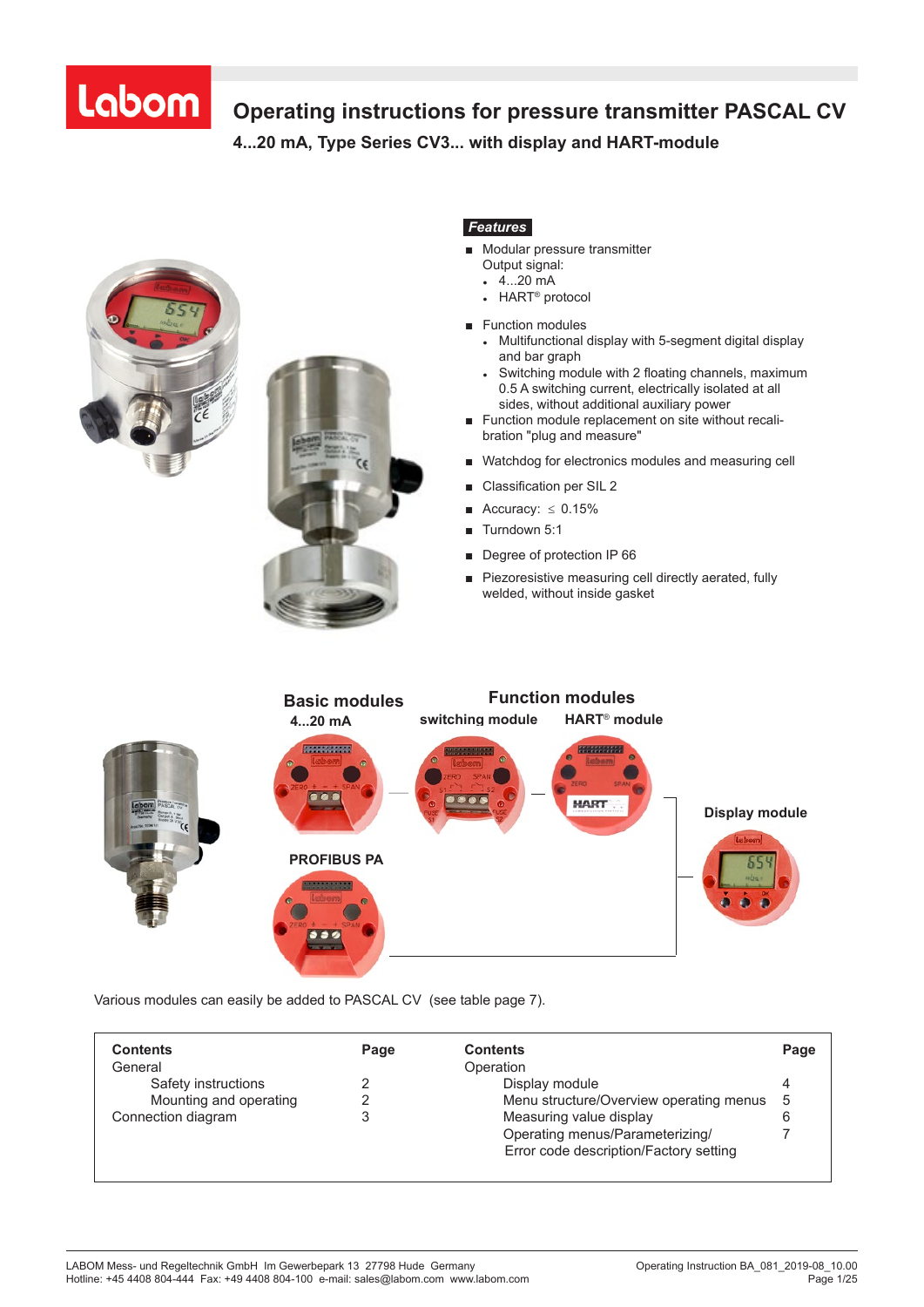#### *General*

These operating instructions refer to installation, commissioning, servicing and adjustment. Statutory regulations, valid standards, additional technical details in the relevant data sheet, details of the type plate and any additional certificates are to be observed along with these operating instructions.

- **Installation, operation and maintenance of the instrument may be** executed by authorized personnel, only, using suitable equipment.
- Warning: If the instrument is used incorrectly it is possible that serious injuries or damage can occur!
- Prior to the disassembly of the pressure transmitter the impulse ducts between the measuring transmitter and the process have to be locked and relieved from pressure.
- The standard nominal pressure rating and the permissible operating temperature of the gasket should be observed for all process connections. Operation outside the allowed nominal pressure rating, especially with clamp connections, is only possible with suitable clamps. In this case, note DIN 32676 for stipulations on heat resistance.
- Pressure transmitters that are mechanically defective can cause injuries or give rise to process faults. Suitable precautions should be taken to avoid this.

The CE marking on the instruments certifies compliance with valid EU directives for bringing products to market within the European Union. The following directives are met:

| <b>EMC</b> directives               | EMC  | 2004/108/EG |
|-------------------------------------|------|-------------|
| <b>Pressure Equipment Directive</b> | PFD. | 97/23/EG    |

#### *Connection to Zone 0*

The pressure transmitter is suitable for Zone 0-connection. Zone 0 is allowed with pressure from 0.8 to 1.1 bar and temperatures from  $-20$  °C to +60 °C.

# **Mounting and operating and and all controls of the set of the set of the set of the set of the set of the set of the set of the set of the set of the set of the set of the set of the set of the set of the set of the set o**

- Before mounting the instrument ensure that pressure range, overpressure resistance, media compatibility, thermostability and pressure port are suitable for the process at hand.
- Conduct process installation before electrical installation.
- Measuring instruments that should not have any oil or grease residues in the pressure port are marked "Free of oil and grease".
- Gaskets must be chosen that are suited to the process connection and resistant to the measured medium.
- Check for pressure tightness when commissioning the transmitter.
- Do not insulate the temperature decoupler, as this would reduce the decoupling effect. Follow DIN 32676.
- Wire up the instrument with power switched off.
- The housing in protection class IP66 consists of a two chamber system in which the measuring cell is aerated directly in relation to the environment by means of a PTFE filter system.
- The instrument can only be protected against electromagnetic interference (EMC) when the conditions for screening, earthing, wiring and potential isolation are met during installation.
- The mounting position should be taken into consideration when checking the zero output. Standard transmitters are adjusted at the factory for vertical mounting. Changes to the mounting position can cause zero shifts at pressure ranges  $\leq$  2 bar. These drifts can be corrected by adjustment on site.
- When the instrument is opened any contact with the electrical connections can affect the signals. This situation can be avoided by switching off the supply voltage or by disconnecting the signal circuit.
- The types of protection IP66 are only achieved, when the threaded ring has been screwed tight after electrical connection/parameterization.
- The instrument requires no maintenance.

#### *Instructions for the operation with diaphragm seal*

- To avoid soiling and damage remove protective cap or wrapping **Safety instructions**<br>in front of the separating diaphragm before mounting.
	- Do not touch the flush mounted separating diaphragm, as there is a danger of deformation at measuring ranges to 10 bar / 150 psi. Instrument zero point and measuring characteristics could also be affected.
	- Measuring instrument and diaphragm seal are a closed system and should not be separated.
	- Avoid overtightening the process screw joints as this can result in zero displacements at the pressure transmitter (fixing error).
	- When using systems with capillary for vacuum measurements always mount the pressure transmitter underneath the diaphragm seal. The instruments are set at the factory with pressure transmitter and diaphragm seal at the same height. Correct any differences in height between diaphragm seal and pressure transmitter arising from conditions on site on the pressure transmitter when placing the instrument into operation (see "Setting the measuring range"). When correcting for elevation be aware of the adjustment limits.
- Be sure to install and securely fasten the capillary to avoid vibrations. Roll up overlengths with a minimum radius of 50 cm. Shock and changes in temperature can impact on measurements.<br>Shock and changes in temperature can impact on measurements.
	- **Process** and ambient temperatures can cause zero displacements at the pressure transmitter with some system designs. We can supply you with an error analysis.

#### *HART® protocol*

The HART® module enables the use of the HART protocol. Use only power supply amplifiers and isolation amplifiers that are suitable for operation with HART® HART Version V6.0, user interface compatible with Siemens PDM and Emerson AMS.

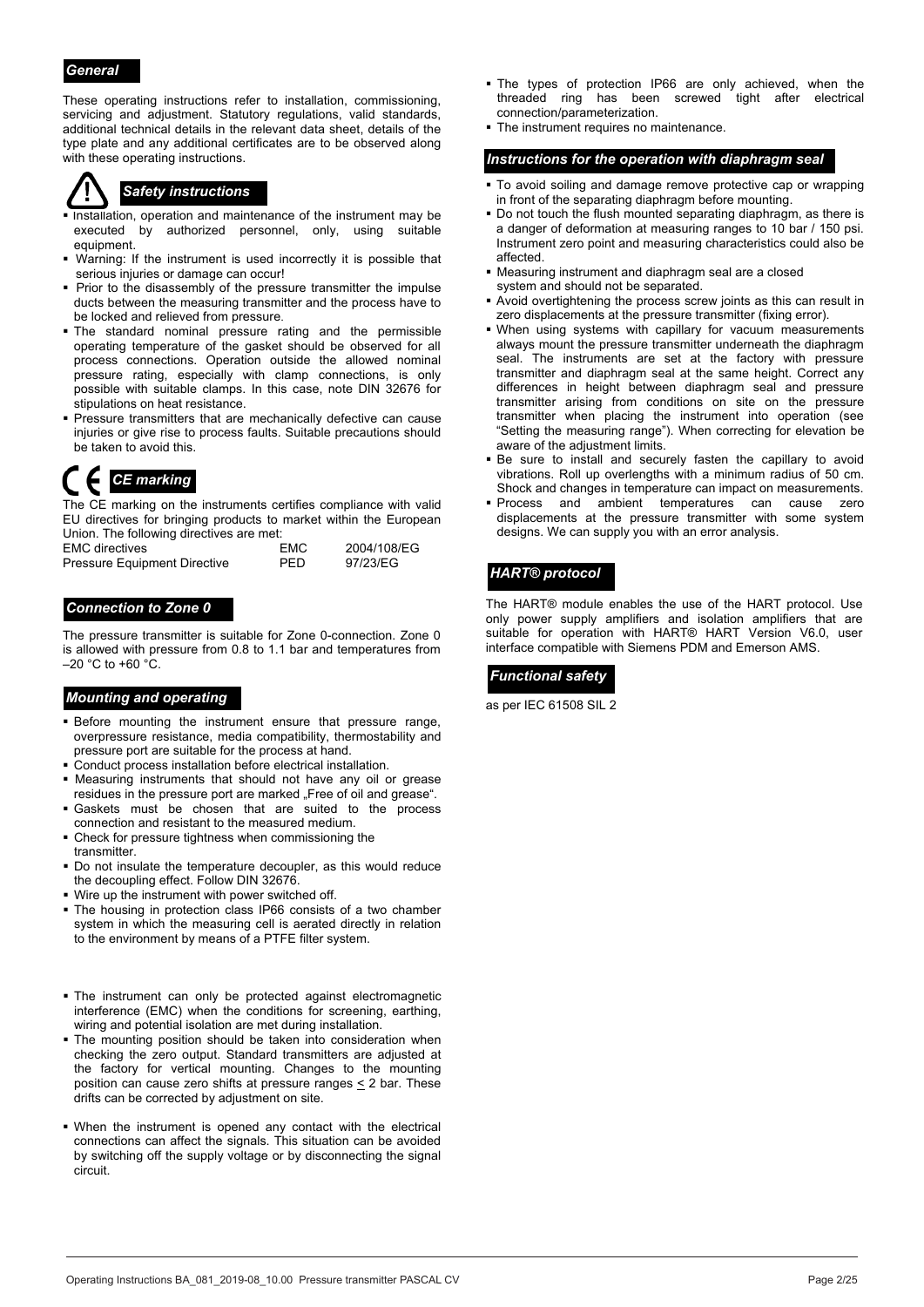### **Basic module 4...20 mA**

Internal terminals with cable gland design



Cable gland design: remove switching module to connect basic module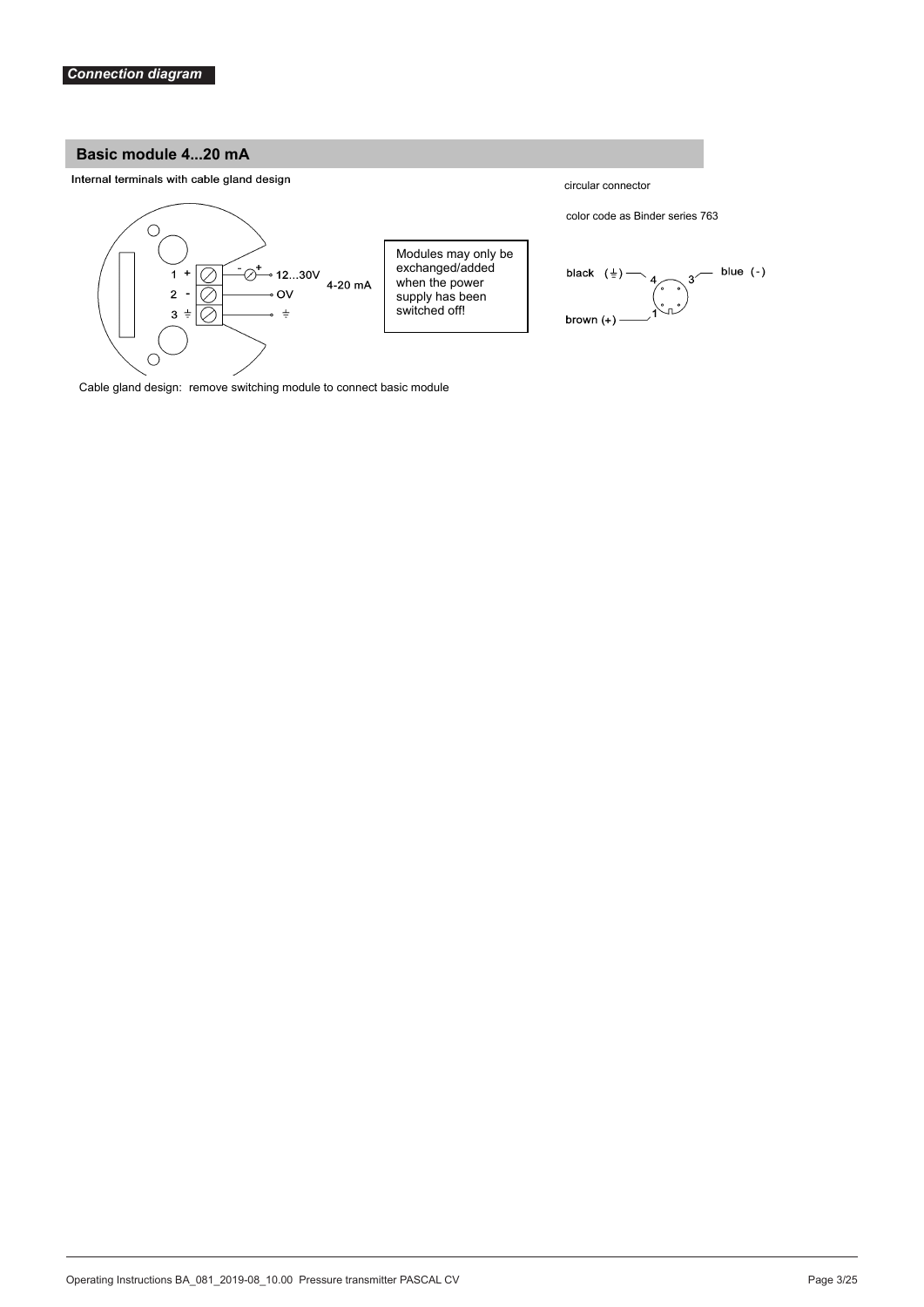### *Operation of pressure transmitter PASCAL CV with display module SW Rev. 3.0*

The standard factory setting for the display module can be found in the table on page 8.



Meas. value display

Display of the current measuring value (see page 7)

#### Overpressure display

If the pressure applying to the pressure transmitter exceeds the sensor limits, then the measuring value display begins to flash and an upward-pointing arrow  $\bullet$  appears on the display.

#### Mode

- C = Change (input mode when changing a parameter)
- $I =$  Info (the ACTUAL value specified by the user)<br> $W =$  Warnings (Warning of critical states)
- $W =$  Warnings (Warning of critical states)<br> $E =$  Error (error messages)
- Error (error messages)

#### Module mounting

When mounting the modules, the screws should not be over-tightened. Modules may only be exchanged/added when the power supply has been switched off!

#### Unit/ text field

Shows the physical unit or displays a text field

#### Bar graph

The bar graph shows the current pressure in all menus, based on the set measuring range. If the level drops below the set measuring range, the zero point of the bar graph shifts to the right end of the scale and the progression of numbers moves to the left.

After the set measuring range is exceeded, no further changes are made.

#### **Controls**

The button function depends on the length of time the button is pressed

| "Short" function                                                     |               | : approx. 1 sec.                                                                                       |
|----------------------------------------------------------------------|---------------|--------------------------------------------------------------------------------------------------------|
| "Long" function                                                      |               | $:$ approx. 10 sec.                                                                                    |
| Special button functions (irrespective of the position in the menu): |               |                                                                                                        |
| Left button                                                          | $\Rightarrow$ | allows you to switch from the current operating menu to the<br>next operating menu                     |
| Left and middle button "short"                                       | $\Rightarrow$ | Return to measuring value display<br>(also takes place if the buttons are not pressed after 5 minutes) |
| Left and right button "long"                                         | $\Rightarrow$ | Activate/ deactivate write protection<br>(input locked / input active)                                 |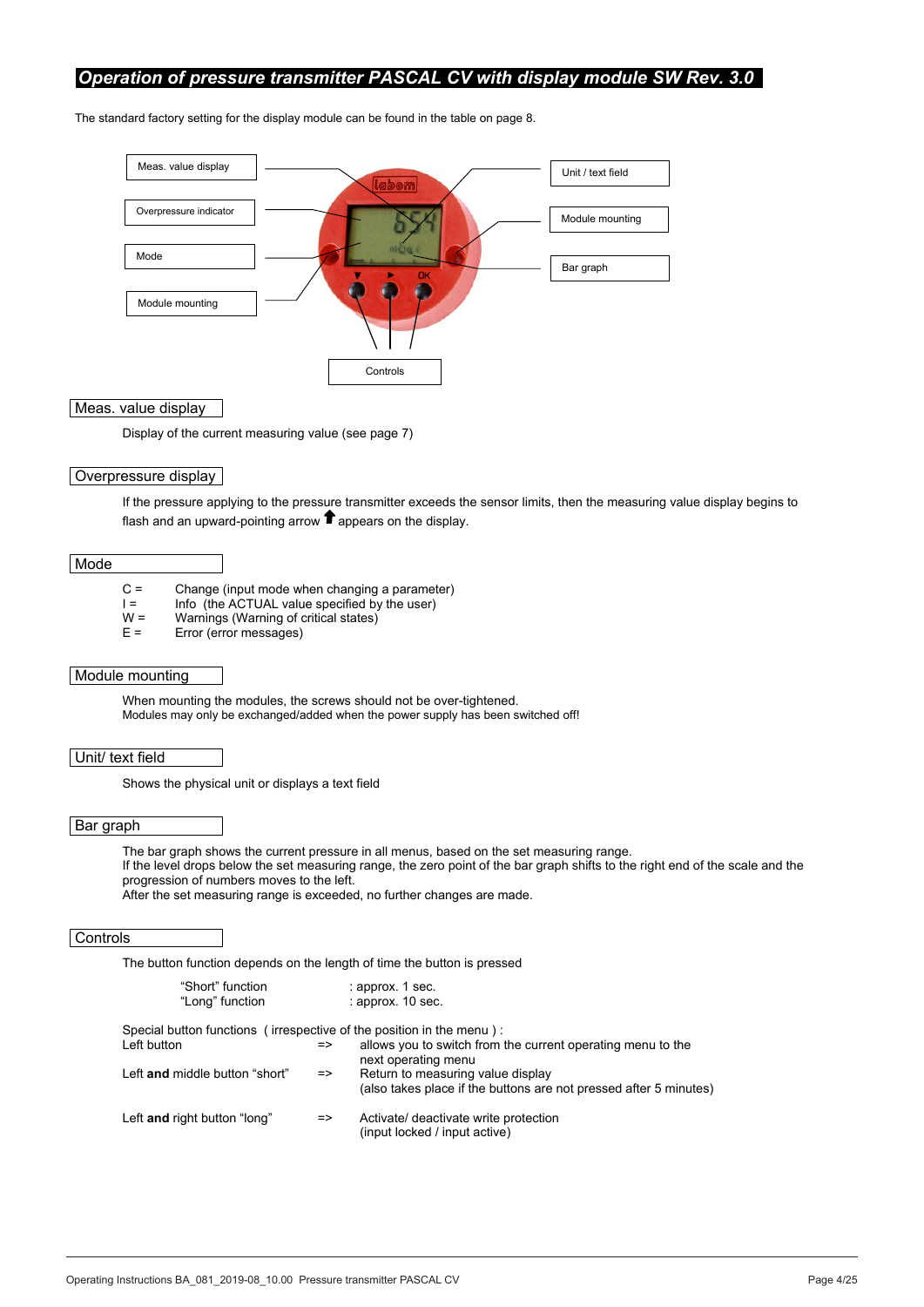#### *Menu structure*

The transmitter is configured by means of an input menu with the following structure:

![](_page_4_Figure_2.jpeg)

x) the left button allows you to switch from the current operating menu to the next operating menu.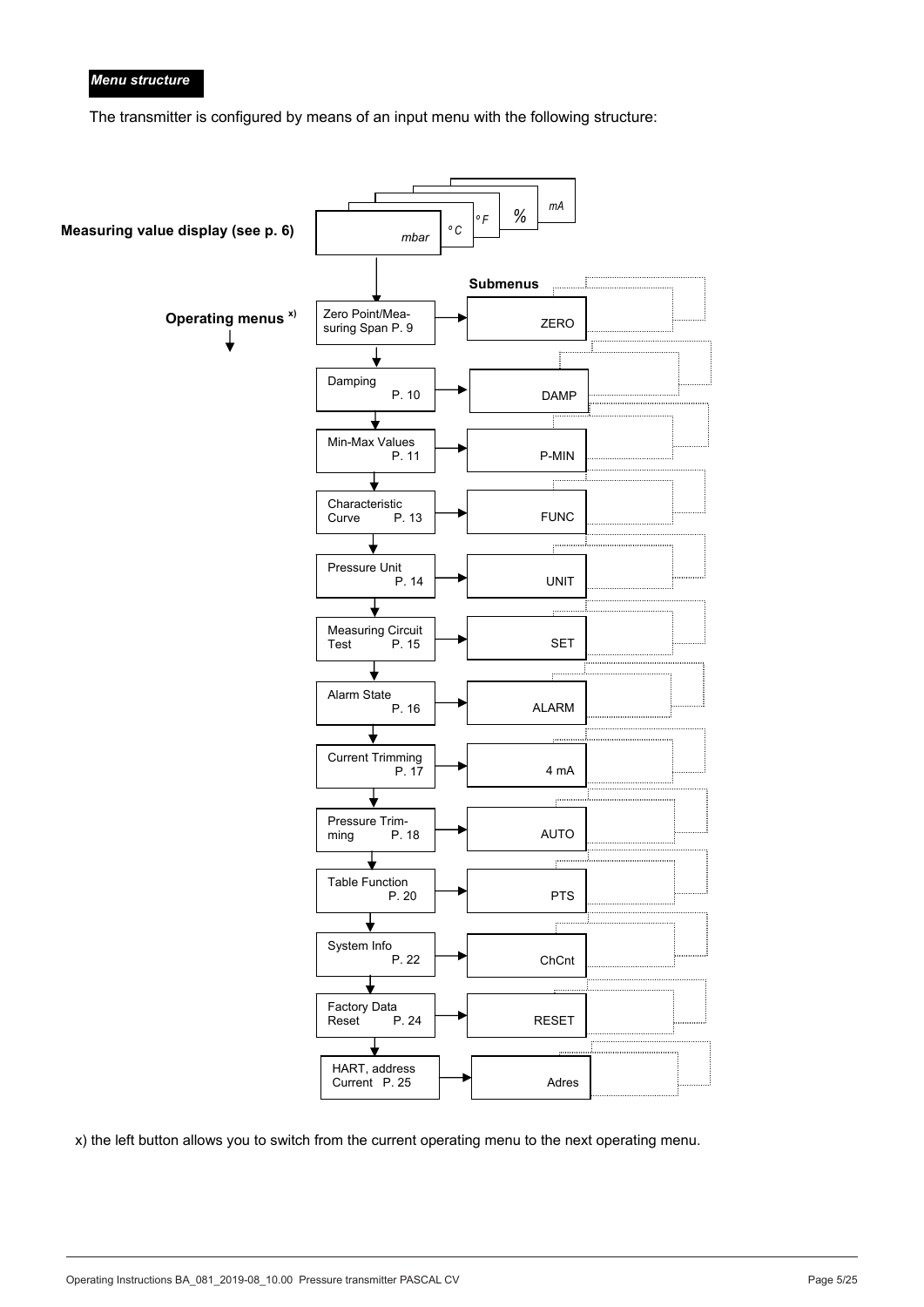# **1. Measuring value display**

![](_page_5_Figure_1.jpeg)

# **Selecting Measuring value display as standard display**

One of these displays can be selected as the standard display.

- 1. Select with the middle button  $(\triangleright$
- 2. Confirm with the right button (OK)

Note: The left button  $\overline{(\nabla)}$  takes you to the operating menu level (see following pages).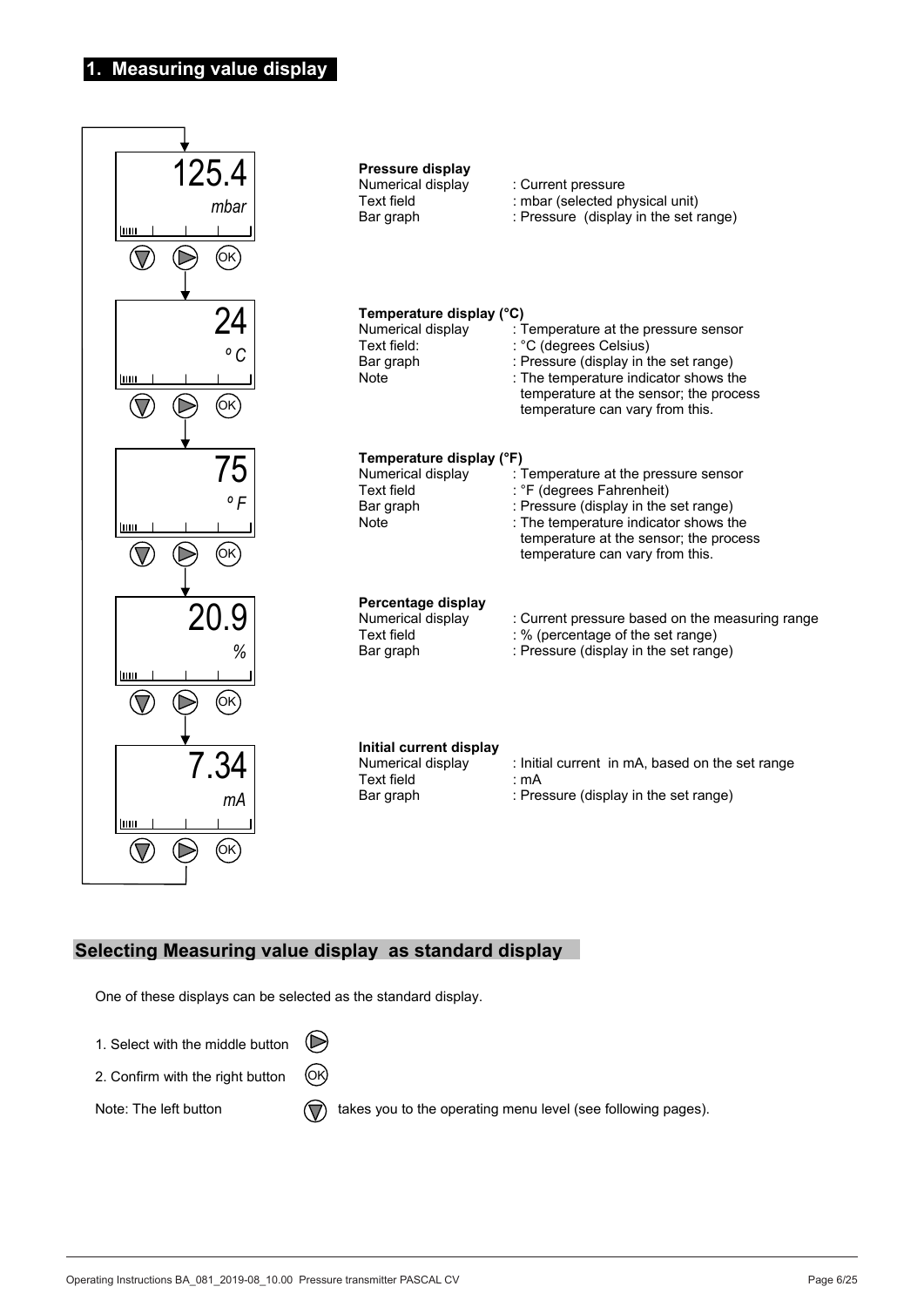# *Operating menus and parameterizing*  **2. Operating menus**  *Description of further function modules*

Please check the following table for further information concerning the operating menu of the display module and switching module *Operating menus and parameterizing*  (grey marked). *Description of further function modules* 

Various function modules can easily be added to PASCAL CV (see table).

various iditation modules can easily be added to PASOAL OV (see table).<br>These modules can be exchanged or extended with ease on site without having to recalibrate or remove the device from the process ("plug and measure"). Automatic module detection renders programming redundant.

Note: Modules may only be exchanged/added when the power supply has been switched off!

|                           | display of display  | parameter                                                      |                                 | basic module                            | function modules         |                          |                   |                              |
|---------------------------|---------------------|----------------------------------------------------------------|---------------------------------|-----------------------------------------|--------------------------|--------------------------|-------------------|------------------------------|
| operating menus           | module              | variability                                                    | standard                        |                                         | 420 mA PROFIBUS          | switching<br>module      | display<br>module | $HART^{\otimes}$ -<br>module |
| zero point                | <b>RANGE / Zero</b> | see instrument ranges                                          | nominal range                   | X                                       | $\mathsf{x}$             | X                        | $\mathsf{x}$      | $\mathsf{x}$                 |
| measuring span            | RANGE / Span        | see instrument ranges                                          | nominal range                   | X                                       | $\mathsf{x}$             | $\mathsf{x}$             | $\mathsf{x}$      | $\mathsf{x}$                 |
| damping                   | <b>DAMP</b>         | $0.0120.0$ sec.                                                | $0.0$ sec.                      | W                                       | X                        | $\qquad \qquad -$        | $\mathsf{x}$      | x                            |
| min-max-values            | HI / LO             | pressure and temperature<br>ressetable                         |                                 | $\hspace{1.0cm} \overline{\phantom{0}}$ | x                        | $\qquad \qquad$          | $\mathsf{x}$      | $\mathsf{x}$                 |
| characteristic            | <b>FUNC</b>         | linear, table                                                  | linear                          | W                                       | $\qquad \qquad -$        | $\qquad \qquad -$        | X                 | X                            |
| pressure unit             | UNIT                | bar, mbar, kPa, MPa, mmH2O,<br>mH2O, kg/cm <sup>2</sup> , psi  | bar                             | W                                       | x                        | —                        | $\mathsf{x}$      | $\mathsf{x}$                 |
| measuring circuit<br>test | <b>LOOP</b>         | 3.5522 mA                                                      |                                 |                                         |                          |                          | $\mathsf{x}$      | $\mathsf{x}$                 |
| alarm state               | <b>ALARM</b>        | $<$ 3.6 mA, $>$ 21.0 mA                                        | $< 3.6 \text{ mA}$              | W                                       | $\overline{\phantom{m}}$ |                          | $\mathsf{x}$      | x                            |
| current trimming          | <b>I-CAL</b>        | $-2 \%+5 \%$                                                   |                                 |                                         |                          |                          | $\mathsf{x}$      | X                            |
| pressure trimming P-CAL   |                     | zero point -50+50% o.n.range<br>span -10+10 % of nom.<br>range |                                 |                                         | $\mathsf{x}$             |                          | $\mathsf{x}$      | X                            |
| table function            | <b>TABLE</b>        | 231 points in table                                            | $0% = 4 mA$<br>$100 \% = 20 mA$ |                                         |                          |                          | $\mathsf{x}$      | $\mathsf{x}$                 |
| system info               | <b>INFO</b>         | software, serial number<br>revision level                      |                                 |                                         | $\mathsf{x}$             |                          | $\mathsf{x}$      | $\mathsf{x}$                 |
| factory data reset        | <b>RESET</b>        |                                                                | $\overline{\phantom{0}}$        |                                         | X                        | $\overline{\phantom{0}}$ | $\mathsf{x}$      | X                            |
| <b>HART Address</b>       | <b>HART/Adres</b>   | 063                                                            | 0                               |                                         |                          |                          | $\mathsf{x}$      | X                            |
| <b>HART Current</b>       | <b>HART/CUrr</b>    | Fixed/Float                                                    | <b>FLOAT</b>                    |                                         |                          |                          | $\mathsf{x}$      | x                            |
| write protection          |                     | ON, OFF                                                        | <b>OFF</b>                      | $\boldsymbol{\mathsf{x}}$               | X                        | X                        | X                 |                              |

 x = configurable x = configurable x = configurable  $x =$  corrigurable

w = factory setting w = factory setting

**0000**

#### *Error code description*

|                              | <b>System Errors</b>                                     |
|------------------------------|----------------------------------------------------------|
| W-DOG<br><b>ERROR</b>        | Device software not running correctly.                   |
| <b>FLASH</b><br><b>ERROR</b> | Device parameters invalid.                               |
| <b>BrdGE</b><br><b>ERROR</b> | Bridge is faulty.                                        |
| SnSr                         | Error in sensor module or this basic module cannot       |
| nmbr                         | access the sensor.                                       |
| bASE                         | The sensor module has been replaced or there is an error |
| ChkEr                        | in the basic module.                                     |
| SnSr                         | Error in sensor module (compensation table/ set-up data) |
| ChkEr                        |                                                          |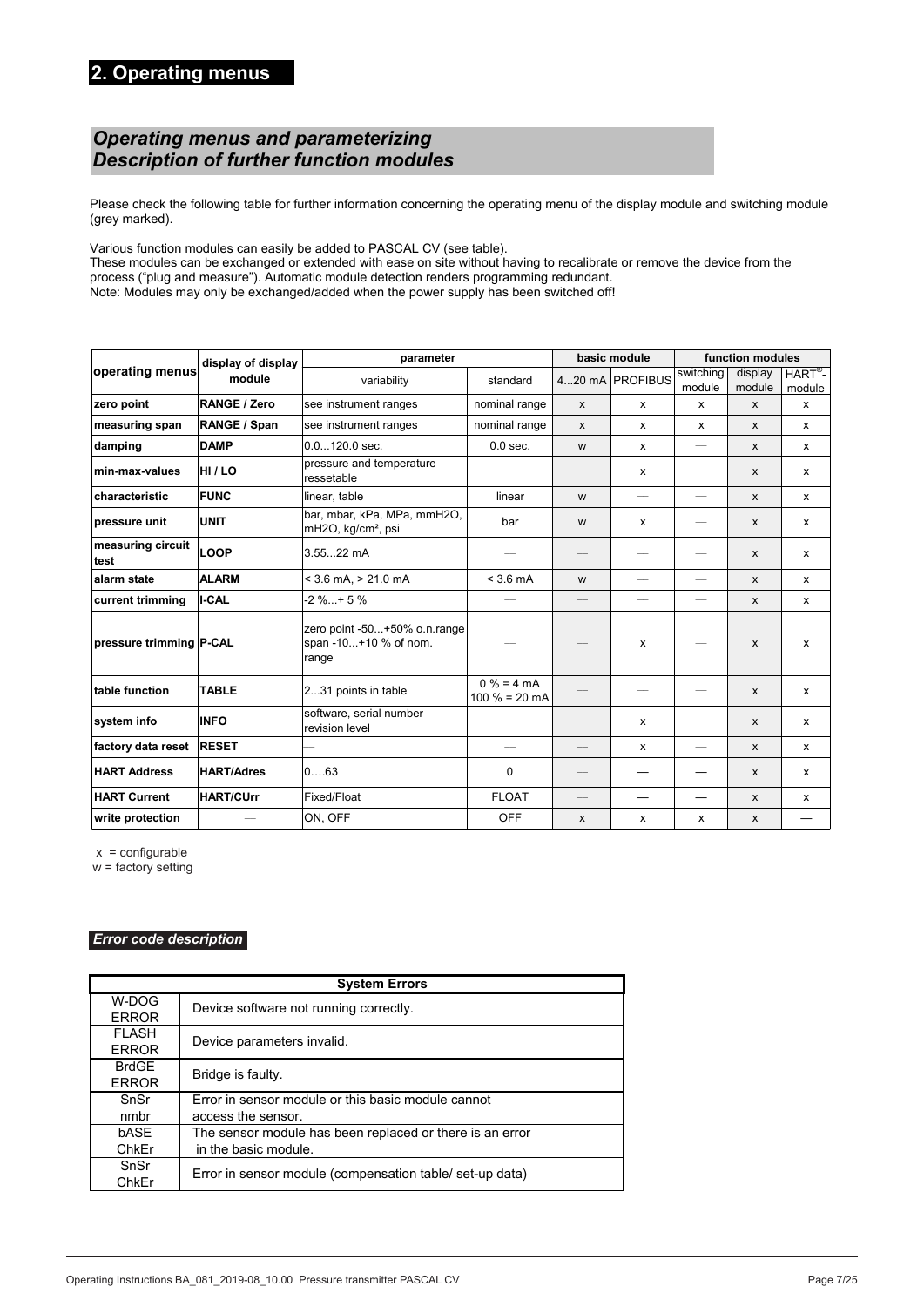# **Four-Digit Error Code Display**

|                         |                                                          | 0              | 0<br>$\mathbf{0}$   |                                                                                                                               |  |
|-------------------------|----------------------------------------------------------|----------------|---------------------|-------------------------------------------------------------------------------------------------------------------------------|--|
|                         |                                                          |                |                     |                                                                                                                               |  |
|                         |                                                          |                |                     | Fourth Digit in Error Code in PASCAL CV Display Module                                                                        |  |
|                         |                                                          |                | $\mathbf{0}$        | No error.                                                                                                                     |  |
|                         |                                                          |                | 1                   | Pressure outside nominal measuring range.                                                                                     |  |
|                         |                                                          |                | $\overline{2}$      | Temperature outside specified range.                                                                                          |  |
|                         |                                                          |                | 3                   | Pressure outside nominal measuring range and temperature outside specified range.                                             |  |
|                         |                                                          |                | 4                   | Analog output limited to current value.                                                                                       |  |
|                         |                                                          |                | 5                   | Pressure outside nominal measuring range and analog output limited to current value.                                          |  |
|                         |                                                          |                | 6<br>$\overline{7}$ | Temperature outside specified range and analog output limited to current value.                                               |  |
|                         |                                                          |                |                     | Pressure outside nominal measuring range; temperature outside specified range;<br>and analog output limited to current value. |  |
|                         |                                                          |                |                     |                                                                                                                               |  |
|                         |                                                          |                |                     | Third Digit in Error Code in PASCAL CV Display Module                                                                         |  |
|                         |                                                          |                | 0                   | No error.                                                                                                                     |  |
|                         |                                                          |                | 8                   | General device error (always shown with other errors)                                                                         |  |
|                         |                                                          |                |                     |                                                                                                                               |  |
|                         |                                                          |                |                     | Second Digit in Error Code in PASCAL CV Display Module                                                                        |  |
|                         |                                                          | 0              | No error.           |                                                                                                                               |  |
|                         |                                                          | $\overline{2}$ |                     | A memory cell in the microprocessor is faulty.                                                                                |  |
|                         |                                                          |                |                     |                                                                                                                               |  |
|                         |                                                          |                |                     | <b>First Digit in Error Code in PASCAL CV Display Module</b>                                                                  |  |
| $\mathbf 0$             |                                                          | No error.      |                     |                                                                                                                               |  |
| $\mathbf{1}$            |                                                          |                |                     | Data in sensor module invalid.                                                                                                |  |
| $\overline{2}$          |                                                          |                |                     | Data in basic module invalid.                                                                                                 |  |
| 3 <sup>1</sup>          | Data in sensor and basic module invalid or do not match. |                |                     |                                                                                                                               |  |
| 4                       |                                                          |                |                     | Connected sensor not detected by basic module.                                                                                |  |
| $\overline{\mathbf{8}}$ |                                                          |                |                     | Measuring bridge / pressure sensor faulty.                                                                                    |  |

*Digits on a gray background indicate errors that can only be remedied by the manufacturer. All other issues can be remedied by the customer.*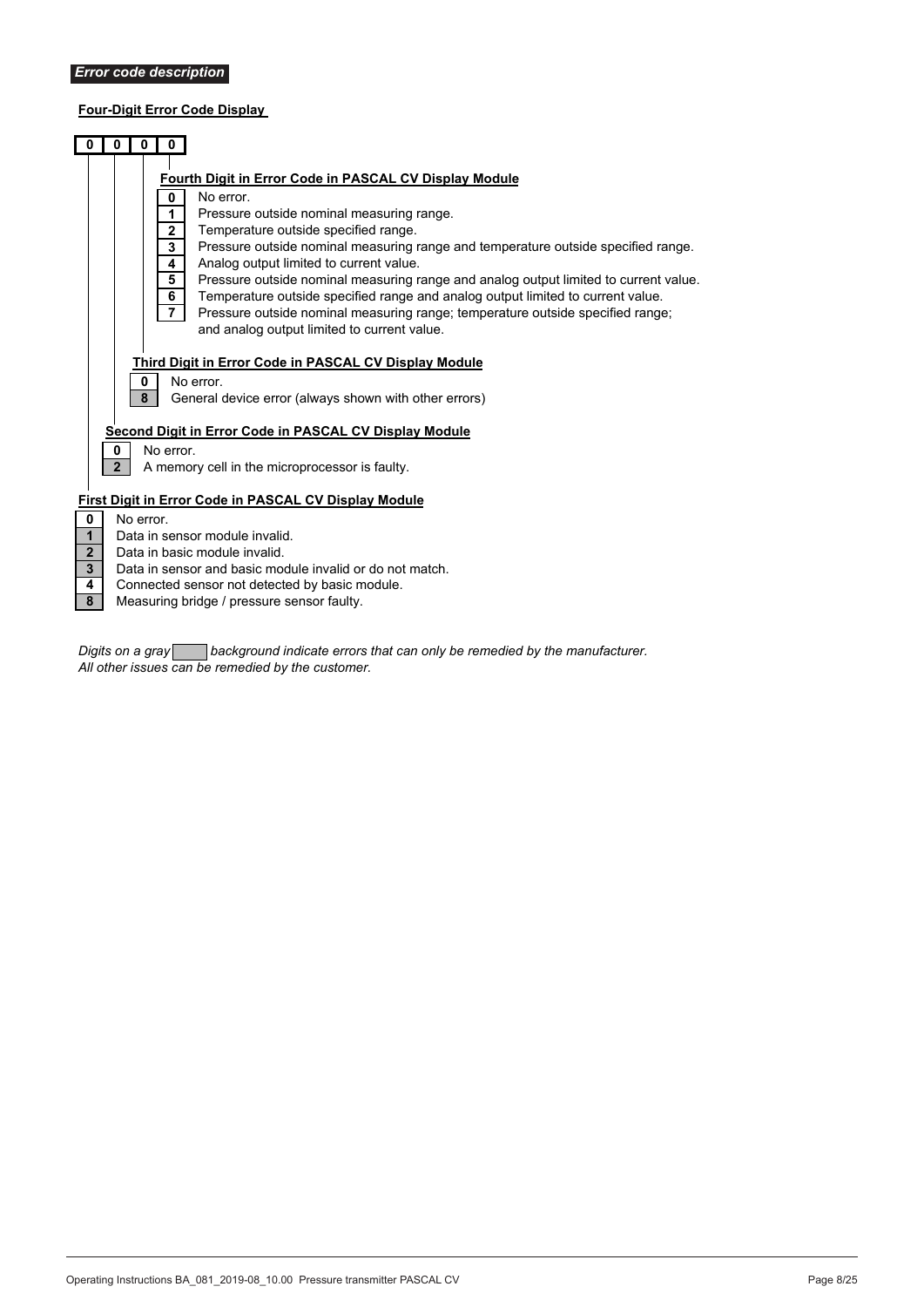# **2.1 Setting the measuring range (operating menu: Zero Point/Measuring Span)**

#### **Notes:**

- **-** Changing the zero point and/or span value affects the bar graph, output signal and signal display as a percentage of the measuring range.
- **-** Changes to the zero point (Zero) are also reflected in the span value, i.e. the actual measuring span remains unchanged. For example : Zero=0mbar , Span=600mbar ; changing zero to 100mbar yields a span of=700mbar
- **-** If the pressure transmitter is set outside the permitted measuring range limits (nominal range ±5 %, smallest measuring span), then the values are not applied.
- **-** Negative values are entered by setting the minus character at the point marked during position selection.
- **-** An inverse characteristic curve can be obtained by entering the upper pressure as zero and the lower pressure as the span value (e.g. 0 mbar => 20 mA , 600 mbar => 4 mA )

![](_page_8_Figure_7.jpeg)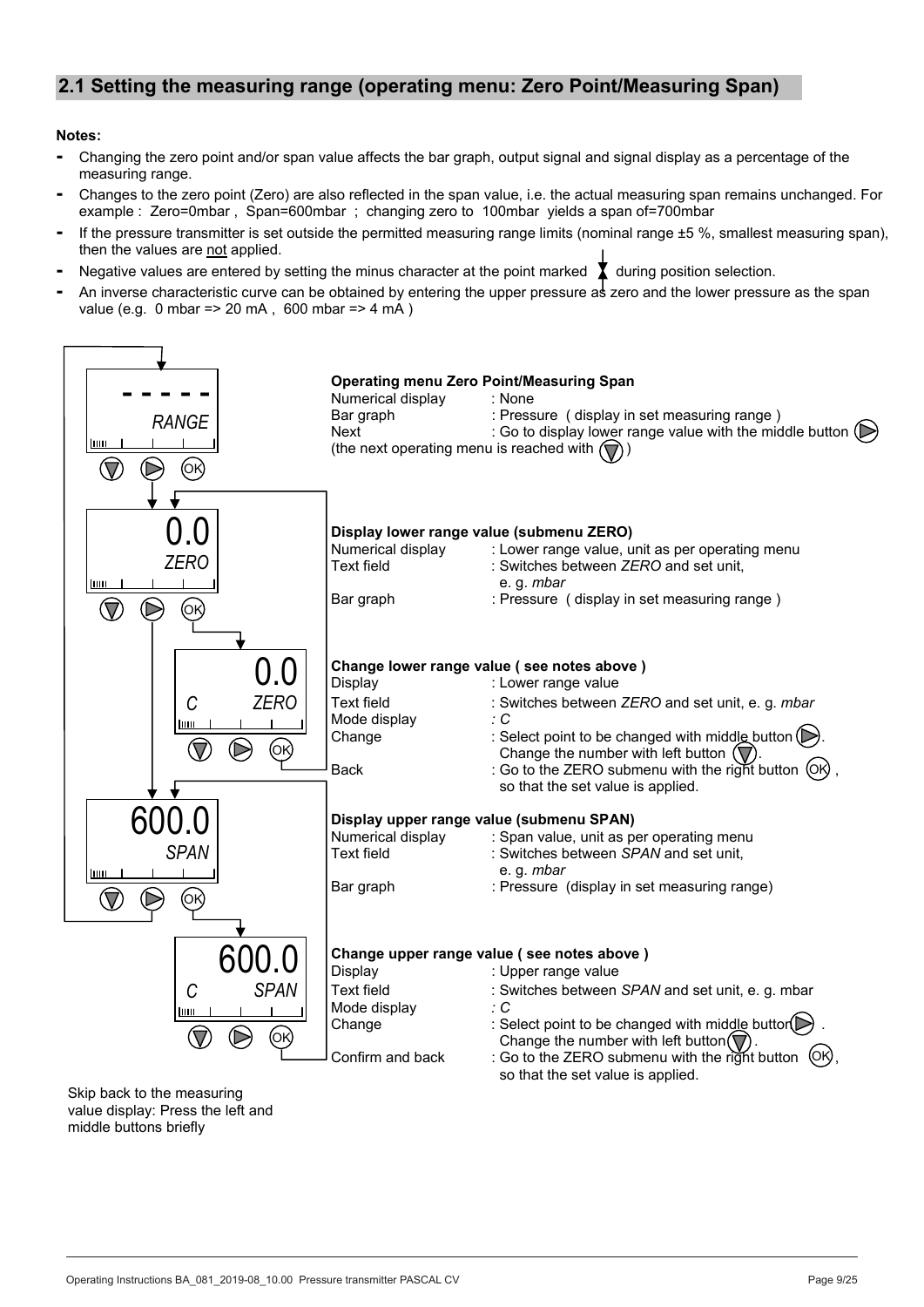# **2.2 Setting damping (operating menu: Damping)**

#### **Notes:**

- Changing the damping affects the bar graph, output signal and signal display as a percentage of the measuring range.
	- Possible values for damping lie between 0 and 120 sec, if the input is >120 then the value 120 is applied.
- To ensure the immediate following of display and output signal during adjustment, the damping must be set to 0 seconds during these settings.

![](_page_9_Figure_5.jpeg)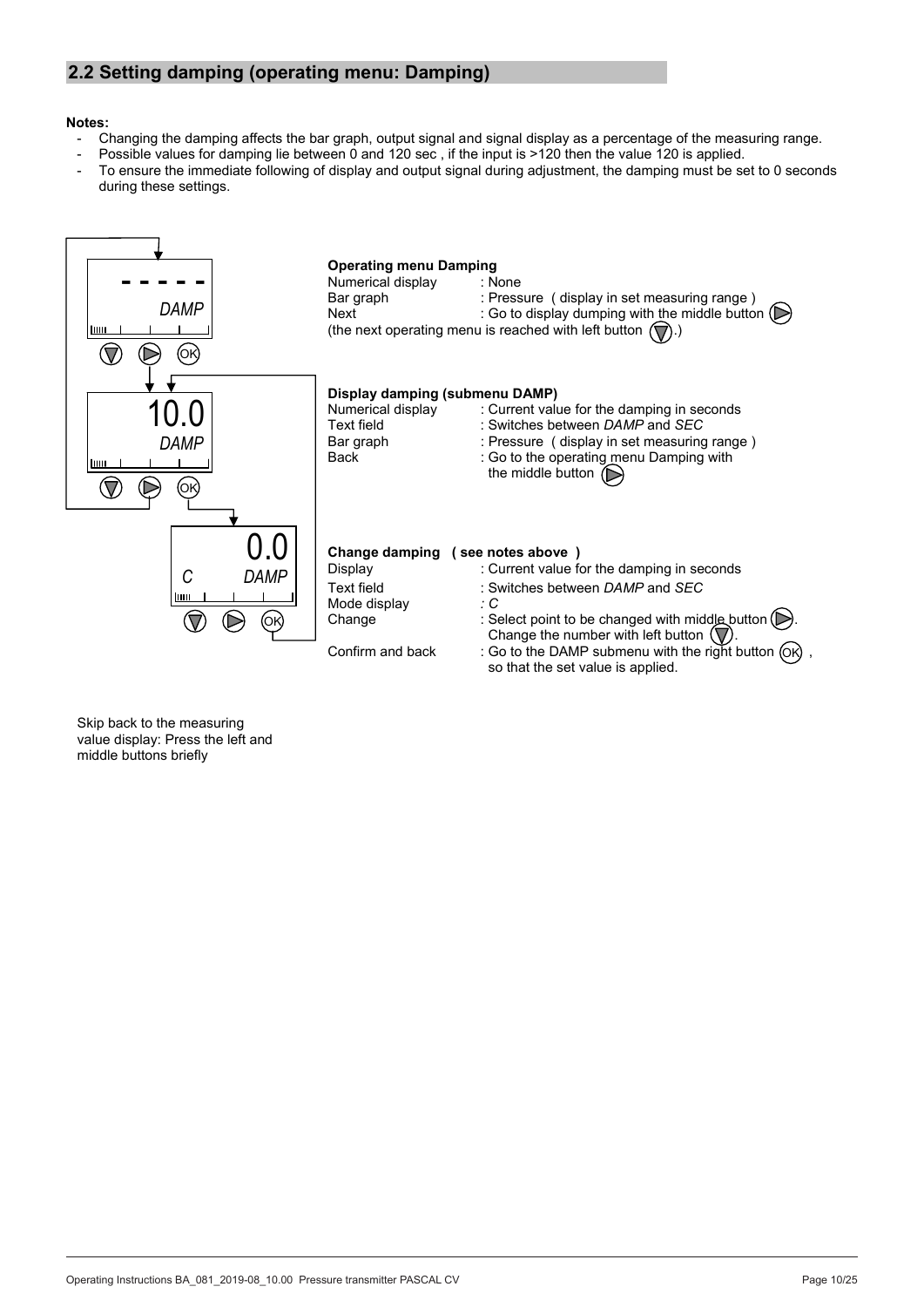# **2.3 Reading out / resetting Min-Max values (operating menu: Min-Max Values)**

The minimum and maximum pressure values (in the set unit, in this case *mbar*) and sensor temperature (in °*C*) can be read out and/or reset at this point.

![](_page_10_Figure_2.jpeg)

*Continued on next page*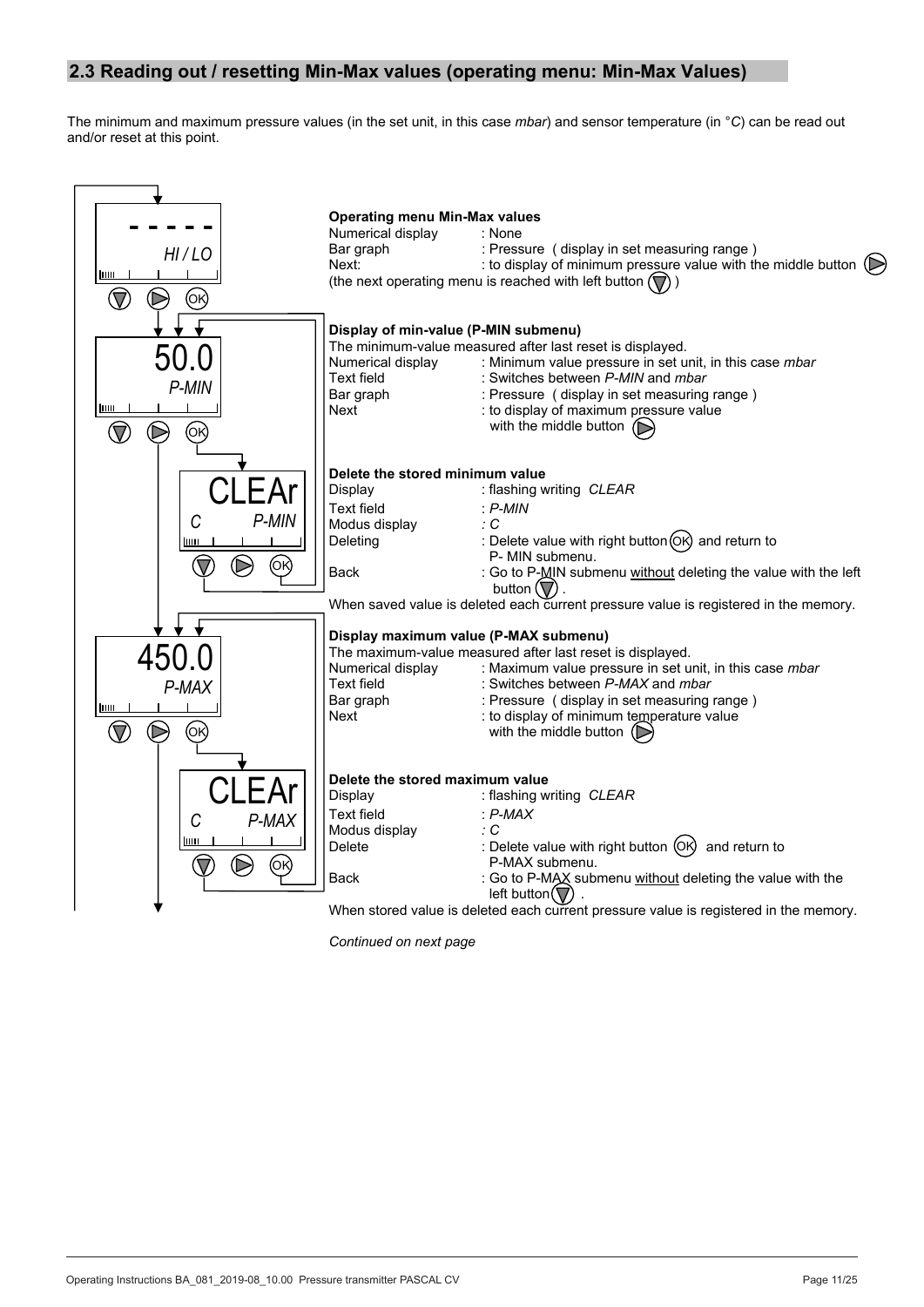# continued **Reading out / resetting Min-Max values (operating menu: Min-Max Values)**

![](_page_11_Figure_1.jpeg)

When stored value is deleted each current temperature value is registered in the memory.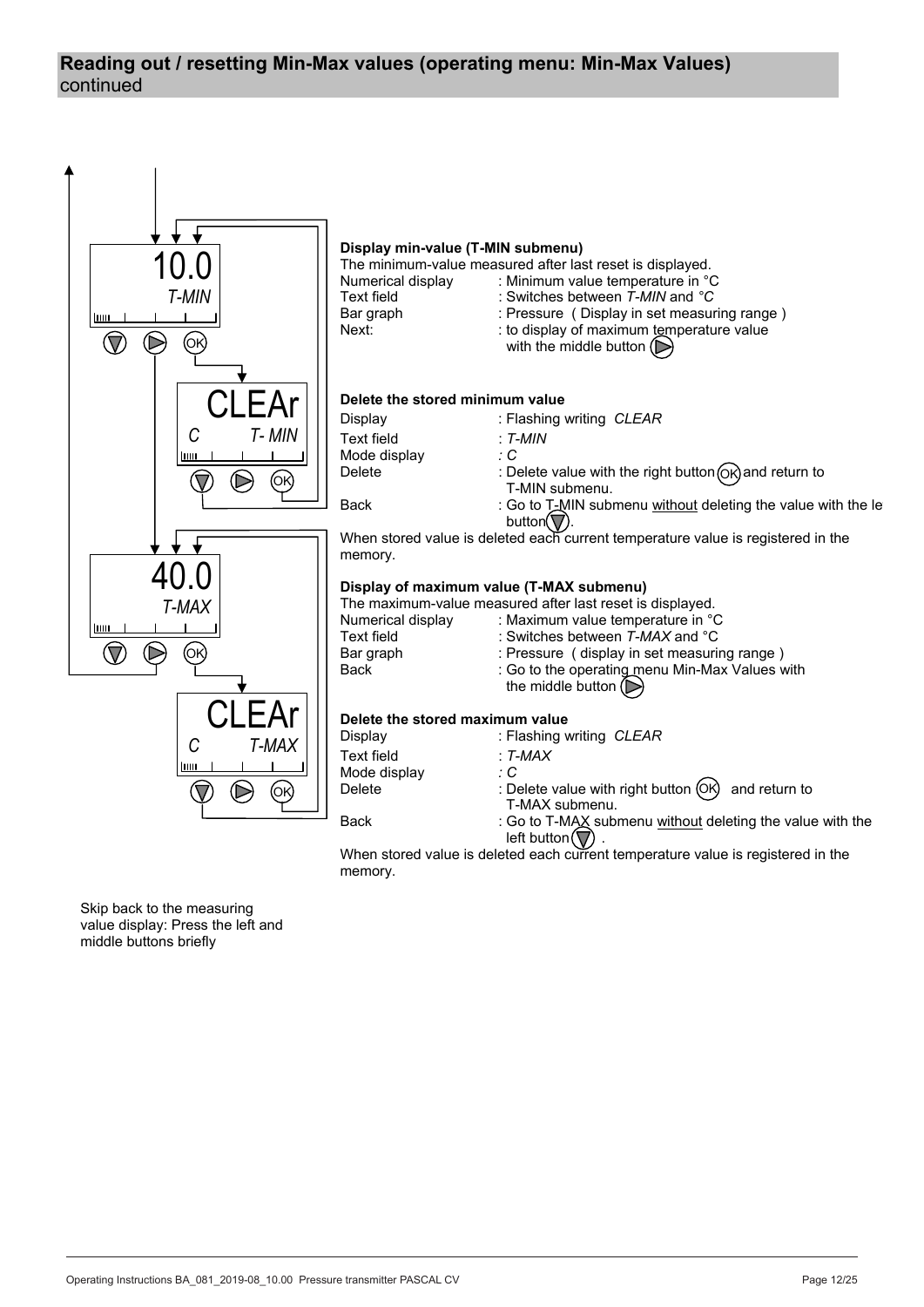# **2.4 Selecting the transmission function (operating menu: Characteristic Curve)**

#### **Notes:**

- The assignment of the output signal to the pressure range (set range) can be defined here.<br>Possible settings : [LIN] linear assignment
- [LIN] linear assignment
	- [TAb] assignment via table with 2 to 31 points (see operating menu "Table Function")
- The setting tab should only be selected if the required table has been entered in full under the Table Function operating menu.

![](_page_12_Figure_6.jpeg)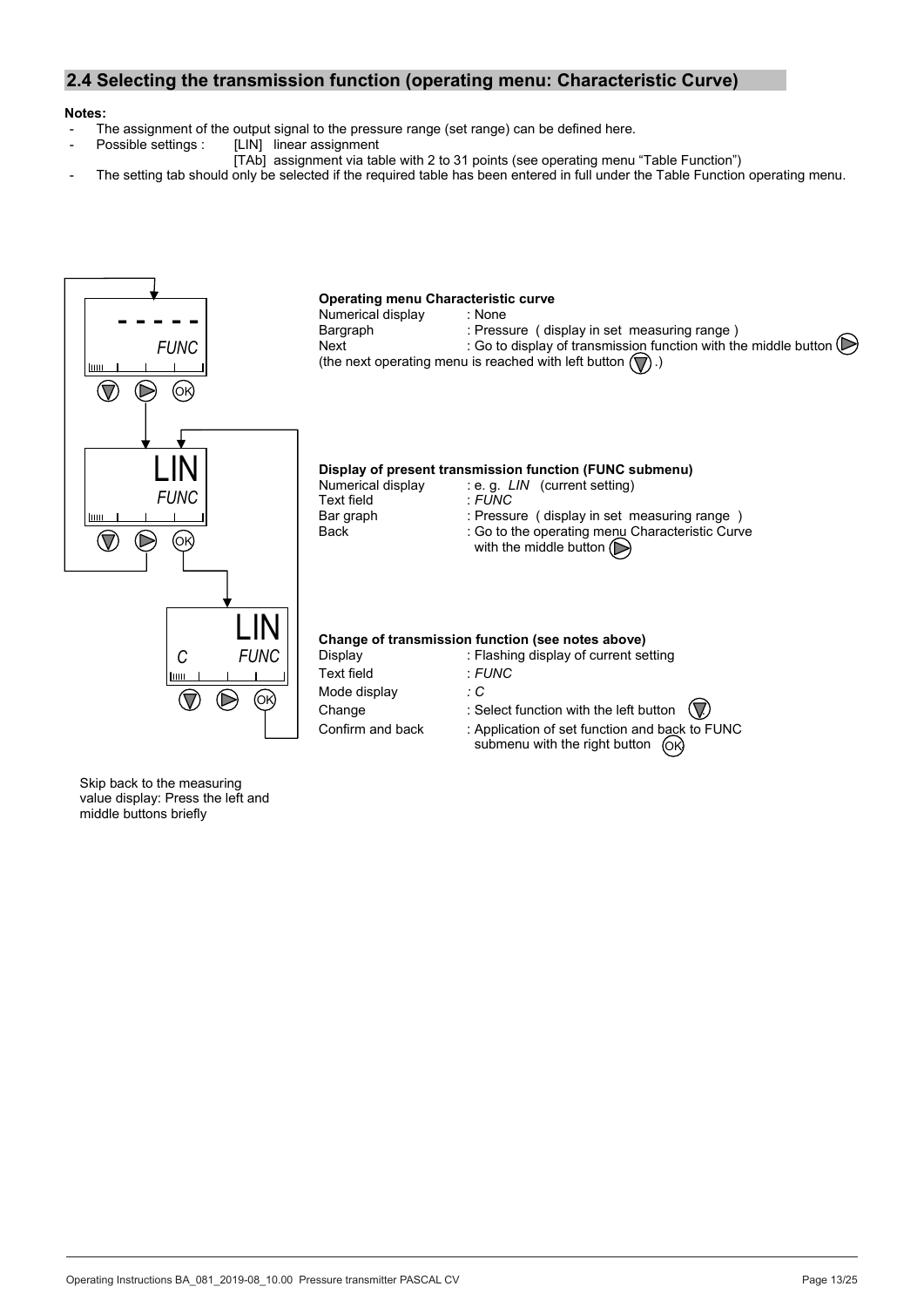# **2.5 Selecting the physical unit (operating menu: Pressure Unit)**

#### **Notes:**

- The following physical units are available for display :
	- mmH2O , psi , bar , mbar , kg/cm² , KPa , MPa , mH2O
	- The following menus use the set unit :
- Measuring value display
	- Range, Min/Max values [ HI/LO], pressure adjustment [ P-CAL]

![](_page_13_Figure_7.jpeg)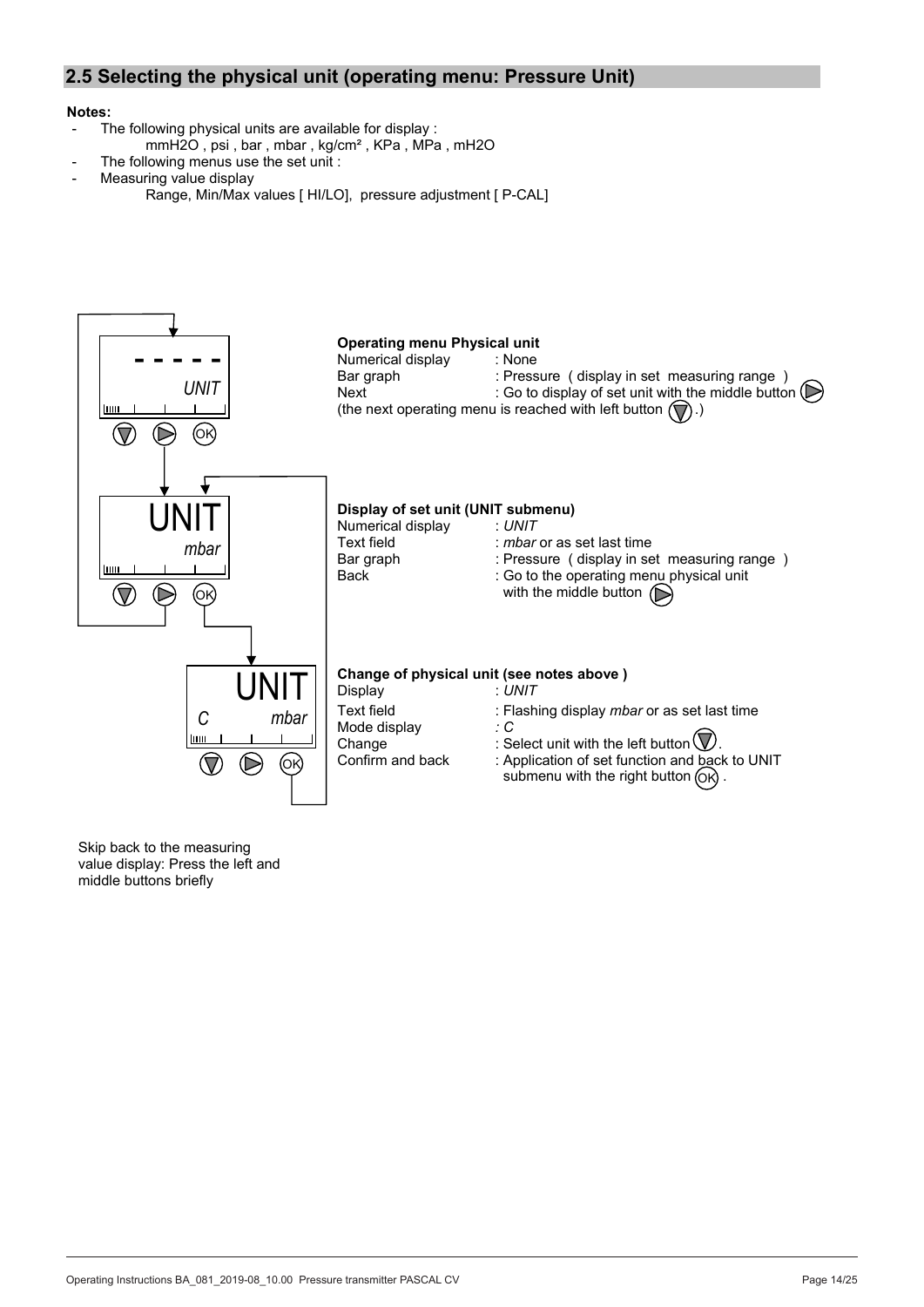# **2.6 Setting a fixed current signal (operating menu: Measuring Circuit Test)**

#### **Notes:**

- A fixed value for the current signal can be set in the Measuring Circuit Test operating menu, so that a simple device test can be carried out on the following devices. The setting range is 3.6 to 22.0 mA
- Values of less than 3.6 mA are corrected to 3.6 mA at transfer.
- Values of over 22.0 mA are corrected to 22.0 mA at transfer.
- The current signal does not affect the switching channels. In order to test the switching points, appropriate pressure must be applied to the transmitter.
- The FIXED operating state does not end after five minutes but remains active until it is ended using the right hand button.
- This operation menu is not displayed when the HART-address is not 0 and the current mode is fixed.

![](_page_14_Figure_8.jpeg)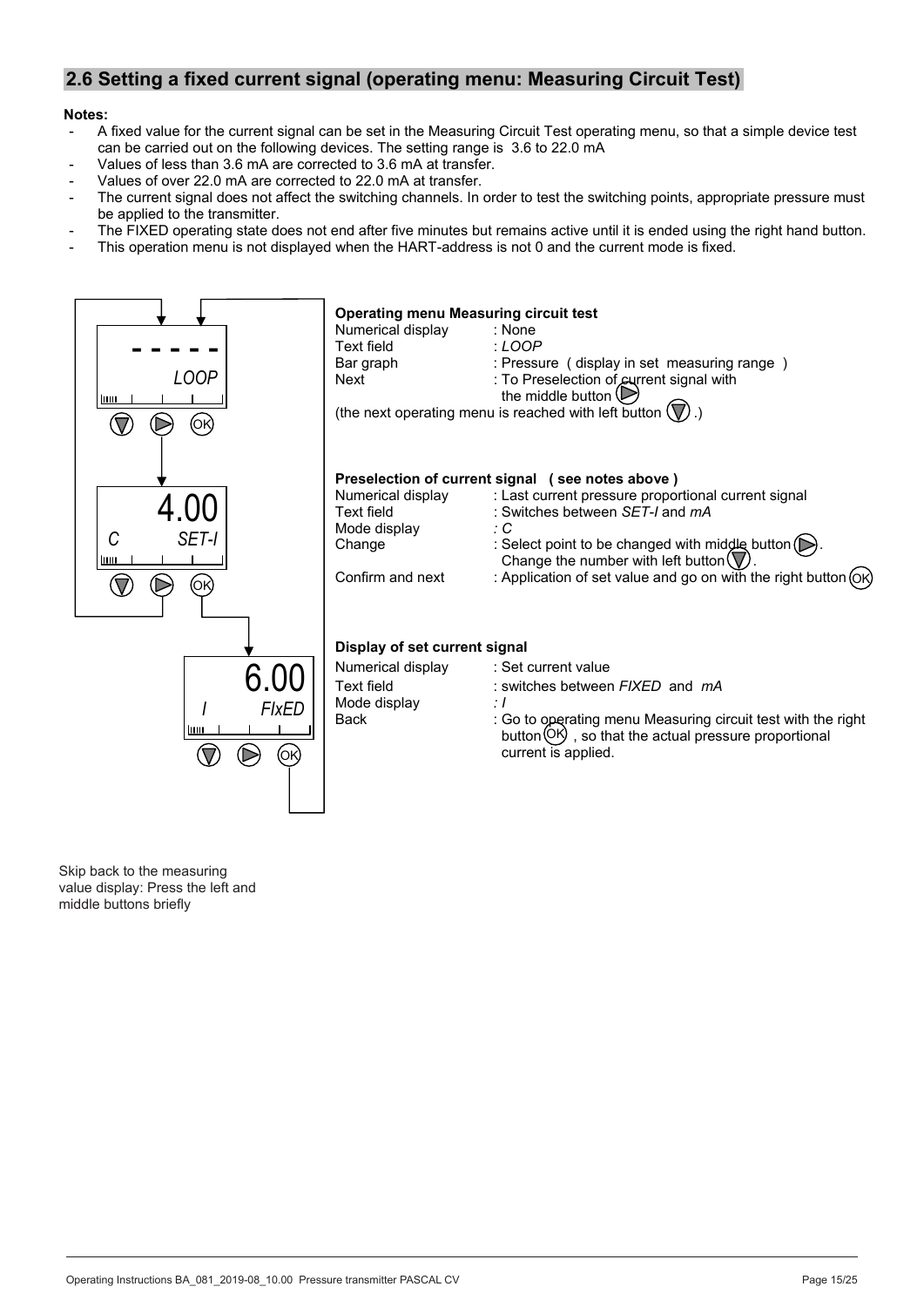# **2.7 Setting the current value for the alarm status (operating menu: Alarm State)**

#### **Notes :**

- The following errors trigger alarms : Under/overtemperature/ under/overpressure, faulty sensor, data storage error, program sequence error, error in the parameter data
- The alarm status is to be selected in the Alarm State operating menu, i.e.. : Alarm HI = Current in error/ alarm status greater than 21.0 mA Alarm LO = Current in error/ alarm status less than 3.6 mA

![](_page_15_Figure_4.jpeg)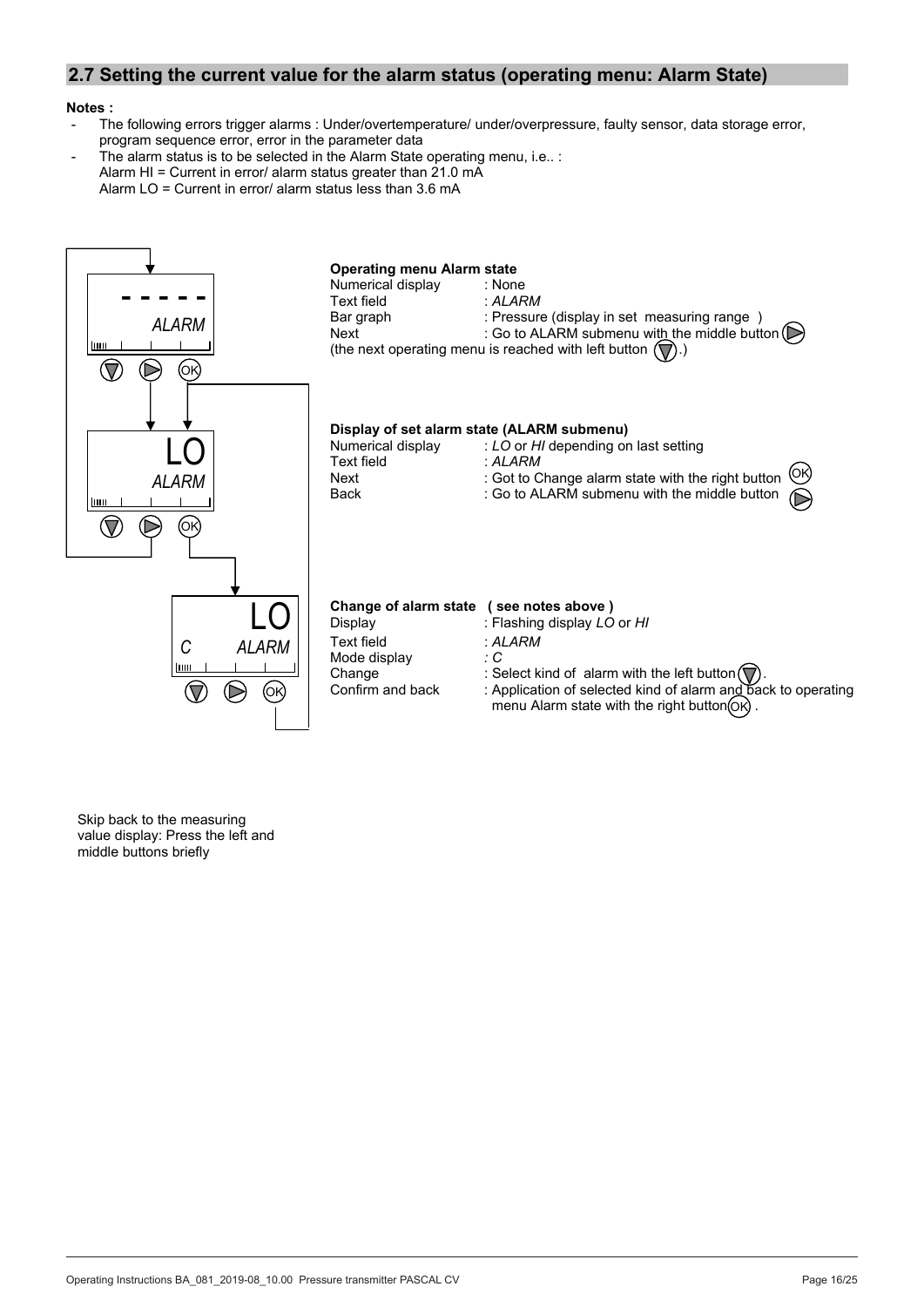# **2.8 Adjusting the current output (operating menu: Current Trimming)**

#### **Notes :**

- Adjustment of the output current circuit
- The value read from a measuring device contained in the circuit is used as the input value.
- The correction to the current signal is derived from this value and the set value (4 or 20 mA).

Example: The current signal in the zero point is to be adjusted. If the **4.000 FIXED** submenu is reached, the current signal is set to a value that should be 4 mA. For example you might read 4.023 mA on the measuring device. This value is entered in the "Change 4mA current signal" submenu. The transmitter then changes its signal by the differential amount so that when the **4.000 FIXED** submenu is reached, 4.000 mA can be read on the measuring device. A corresponding change is also made in the range value, so that this must also be checked and corrected as follows.

![](_page_16_Figure_6.jpeg)

Skip back to the measuring value display: Press the left and middle buttons briefly

It might be necessary to repeat the procedure in order to achieve the required accuracy.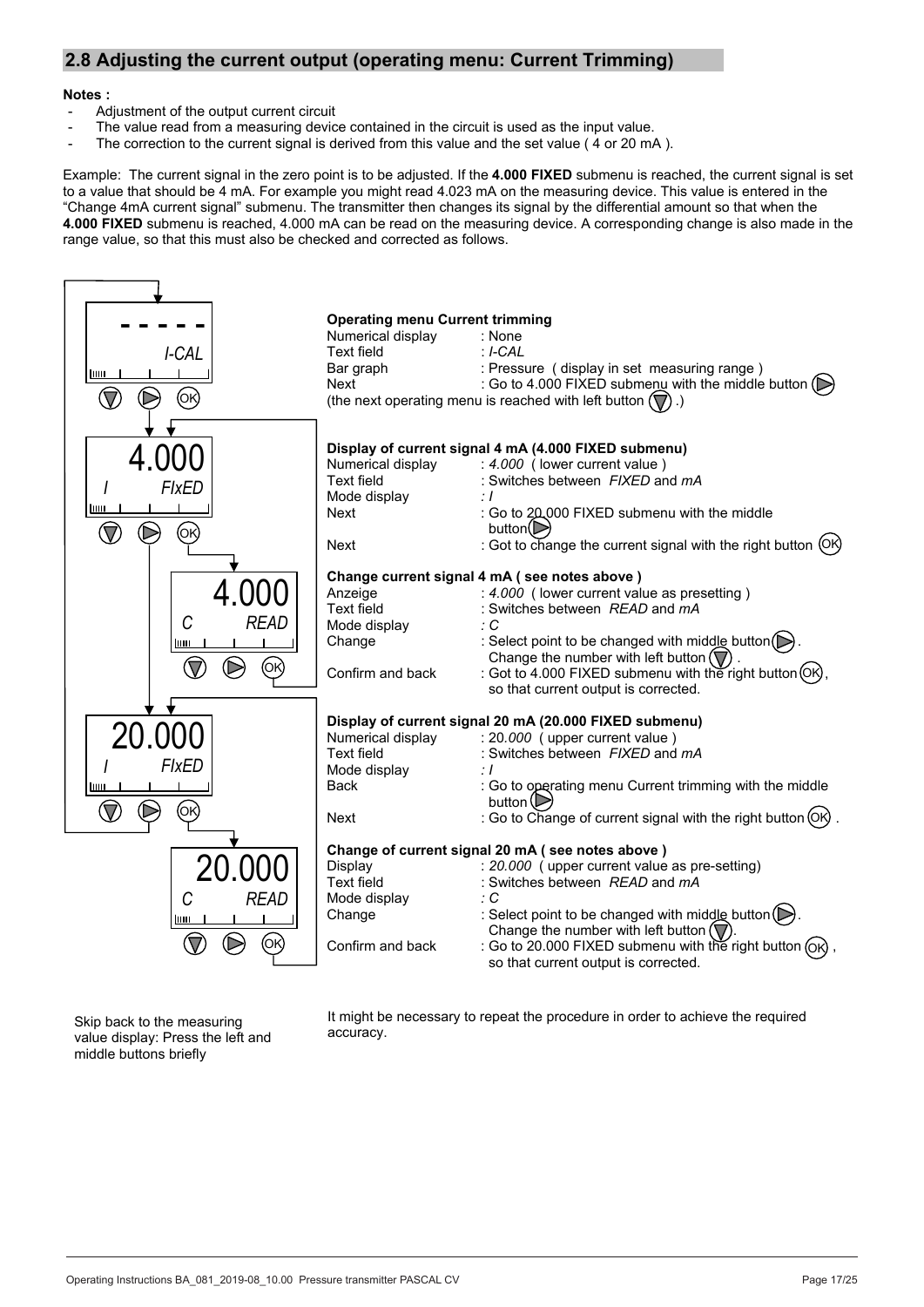### **2.9 Adjusting the measuring range limits (operating menu: Pressure Trimming)**

#### **Notes:**

The lower range value and the upper range value can be adjusted in this operating menu. In addition, it is also possible to correct errors caused by the installation position.

#### Notes:

The damping for this setting is always 0 sec.  $\rightarrow$  damping delayed display)

Negative values are entered by setting the minus character at the point indicated by

Return to measuring value display:  $(\nabla)$  +  $(\nabla)$  Press both buttons briefly at the same time

In the case of absolute measuring ranges, the AUTO ZERO submenu is not available.

The AUTO ZERO submenu is used to correct errors caused by the installation position. Requirement: Ambient pressure at the pressure transmitter.

|           | <b>Operating menu Pressure trimming</b> |                                                                                         |
|-----------|-----------------------------------------|-----------------------------------------------------------------------------------------|
|           | Numerical display                       | : None                                                                                  |
|           | Text field                              | $\therefore$ P-CAL                                                                      |
| P-CAL     | Bar graph                               | : Pressure (display in set measuring range)                                             |
| шш        | Next                                    | : Go to correct the mounting error (AUTO ZERO submenu)<br>with the middle button $\Box$ |
| (ΟΚ       |                                         | (the next operating menu is reached with left button                                    |
|           |                                         |                                                                                         |
|           |                                         |                                                                                         |
|           |                                         | Correction of the mounting error (AUTO ZERO submenu)                                    |
|           | Numerical display                       | : AUTO                                                                                  |
| ZERO      | Text field                              | : ZERO                                                                                  |
|           | Next                                    | : Go to adjust the lower limit of nominal range with                                    |
| шш        |                                         | pressure default (ZERO submenu) with the middle                                         |
| ΌΚ        |                                         | button $\mathbb{D}$                                                                     |
|           | Next                                    | : Go to correction mode with the right button (OK)                                      |
|           |                                         |                                                                                         |
|           |                                         |                                                                                         |
| $2.2\,$   | <b>Execute correction</b>               |                                                                                         |
| P-OK<br>C | Numerical display                       | : Current pressure value display, e.g. . 2.2 (see notes<br>above)                       |
| ШШ        | Text field                              | : switches between P-OK and selected unit                                               |
| (ОК)      | Mode display                            | ÷С                                                                                      |
|           | Application and back                    | : Go to AUTO ZERO submenu with the right button (OK)                                    |
|           |                                         | so that the display is set to zero.                                                     |
|           | <b>Back</b>                             | : Go to AUTO ZERO submenu without correction with                                       |
|           |                                         | the left button $(\nabla)$ .                                                            |

*Continued on next page*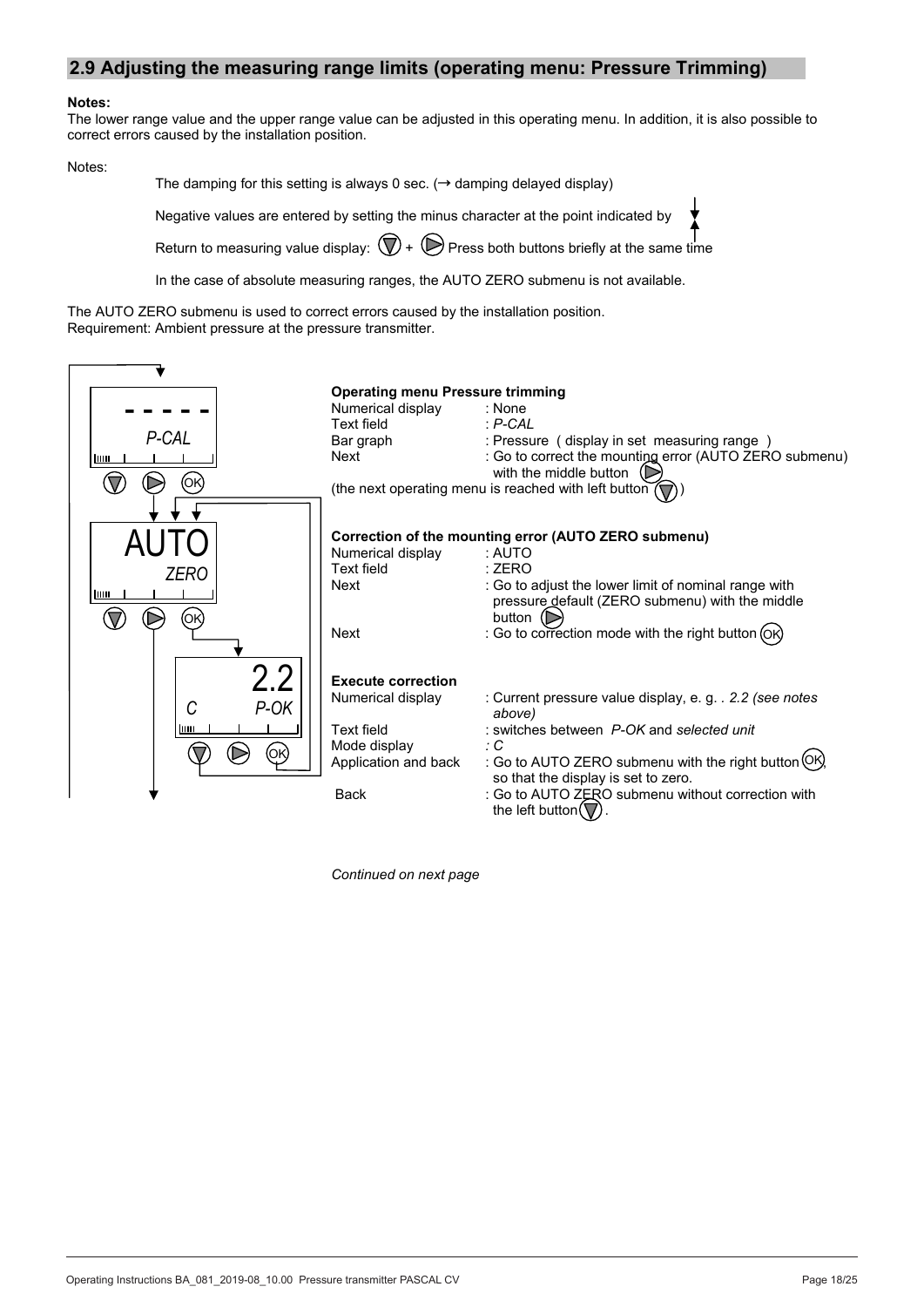# **Adjusting the measuring range limits (operating menu: Pressure Trimming)** continued

#### Notes:

 The beginning and end of measurement do not have to be adjusted at the lower range value or upper range value. Pressure specifications near these points can be approached and adjusted (example: containers that cannot be completely emptied).

 The suggested values for ZERO and SPAN are set values in the Zero Point/Measuring Span operating menu; these can be changed to the actual pressure applied.

![](_page_18_Figure_4.jpeg)

Skip back to the measuring value display: Press the left and middle buttons briefly

BTA-No. 031 Rev. 031 Rev. 031 Rev. 031 Rev. 031 Rev. 031 Rev. 031 Rev. 031 Rev. 031 Rev. 031 Rev. 031 Rev. 031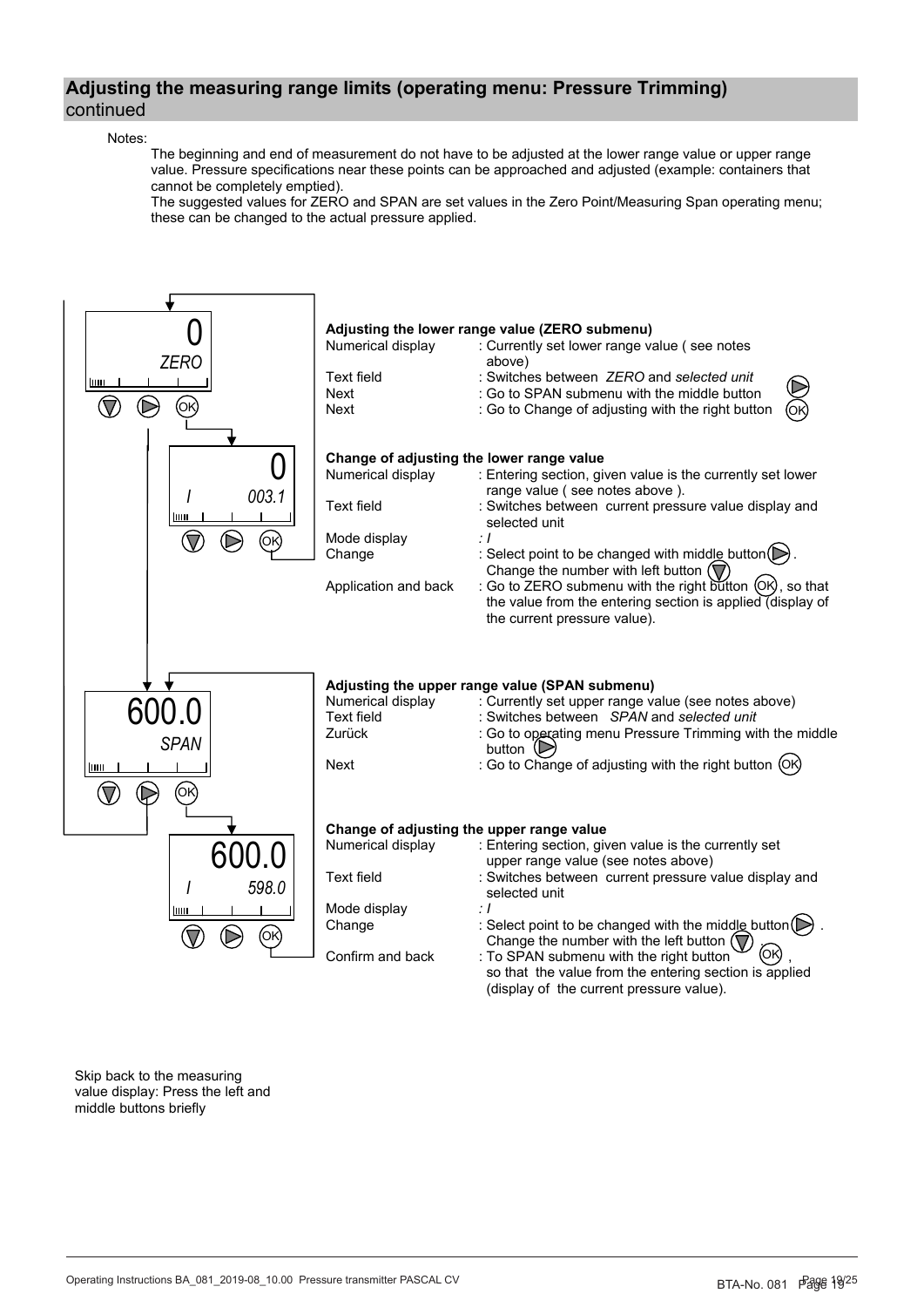# **2.10 Entering/changing the characteristic curve table (operating menu: Table Function)**

#### **Notes :**

- It is possible to assign pressure and output signals via a table function in the "Characteristic Curve" operating menu. The associated table must be defined here.
- Tables with 2 to 31 support points are possible; if larger values are entered, the value is set to 31.
- The assignments are to be made in ascending order; at *n* table points, *n* entries are expected for % and mA value.
- A number between 0 and 105 is expected as the % entry. Larger values are set to 105 %.
- A number between 3.8 and 20.8 is expected as the mA entry. Smaller values are set to 3.8 mA , while larger values are set to 20.8 mA.
- First the complete table is to be entered and the switched to the table function in the "FUNC" menu, as otherwise unexpected skips in the output signal can occur.

![](_page_19_Figure_8.jpeg)

#### **Operating menu Table function**

| Numerical display | : None                                                    |
|-------------------|-----------------------------------------------------------|
| Text field        | : TABLE                                                   |
| Bar graph         | : Pressure (display in set measuring range)               |
| Next              | : Go to display number of table points (PTS submenu) with |
|                   | the middle button $(\triangleright)$                      |

(the next operating menu is reached with left button  $(\nabla)$ )

#### **Display number of table points (PTS submenu)**

| Numerical display | (number of table points)<br>: e. a. 3                                  |
|-------------------|------------------------------------------------------------------------|
| Text field        | · PTS                                                                  |
| Next              | $\bigcirc$<br>: Go to display first table point with the middle button |
| Next              | ି<br>ଉ<br>: Go to change number of table points with the right button  |

#### **Change number of table points ( see notes above )**

| : 3                                                                                                                   |
|-----------------------------------------------------------------------------------------------------------------------|
| $E$ PTS                                                                                                               |
| : C                                                                                                                   |
| : Select point to be changed with middle button $(\triangleright)$ .<br>Change the number with left button $(\nabla)$ |
| : Go to PTS submenu with the right button (OK), so<br>that the set value is applied.                                  |
|                                                                                                                       |

#### **Display first table point (PT01 submenu)**

| $: 0.0$ (1st table point in %)                                                             |
|--------------------------------------------------------------------------------------------|
| : Switches between $PTØ1$ and %                                                            |
| : Go to display power value of first table point with the middle button $(\triangleright)$ |
| : Go to change percent value with the right button (OK)                                    |
|                                                                                            |

#### **Change percent value of first table point (see notes above )**

| Display           | : 0.0                                                                                                                                                   |
|-------------------|---------------------------------------------------------------------------------------------------------------------------------------------------------|
| <b>Text field</b> | : Switches between PTØ1 and %                                                                                                                           |
| Mode display      | : C                                                                                                                                                     |
| Change            | : Select point to be changed with the middle button $(\triangleright)$<br>Change the number with the left button $\left(\overline{\mathbb{V}}\right)$ . |
| Confirm and back  | : Got to PT01 submenu with the right button $OR$ ,<br>so that the set value is applied.                                                                 |

Continued next page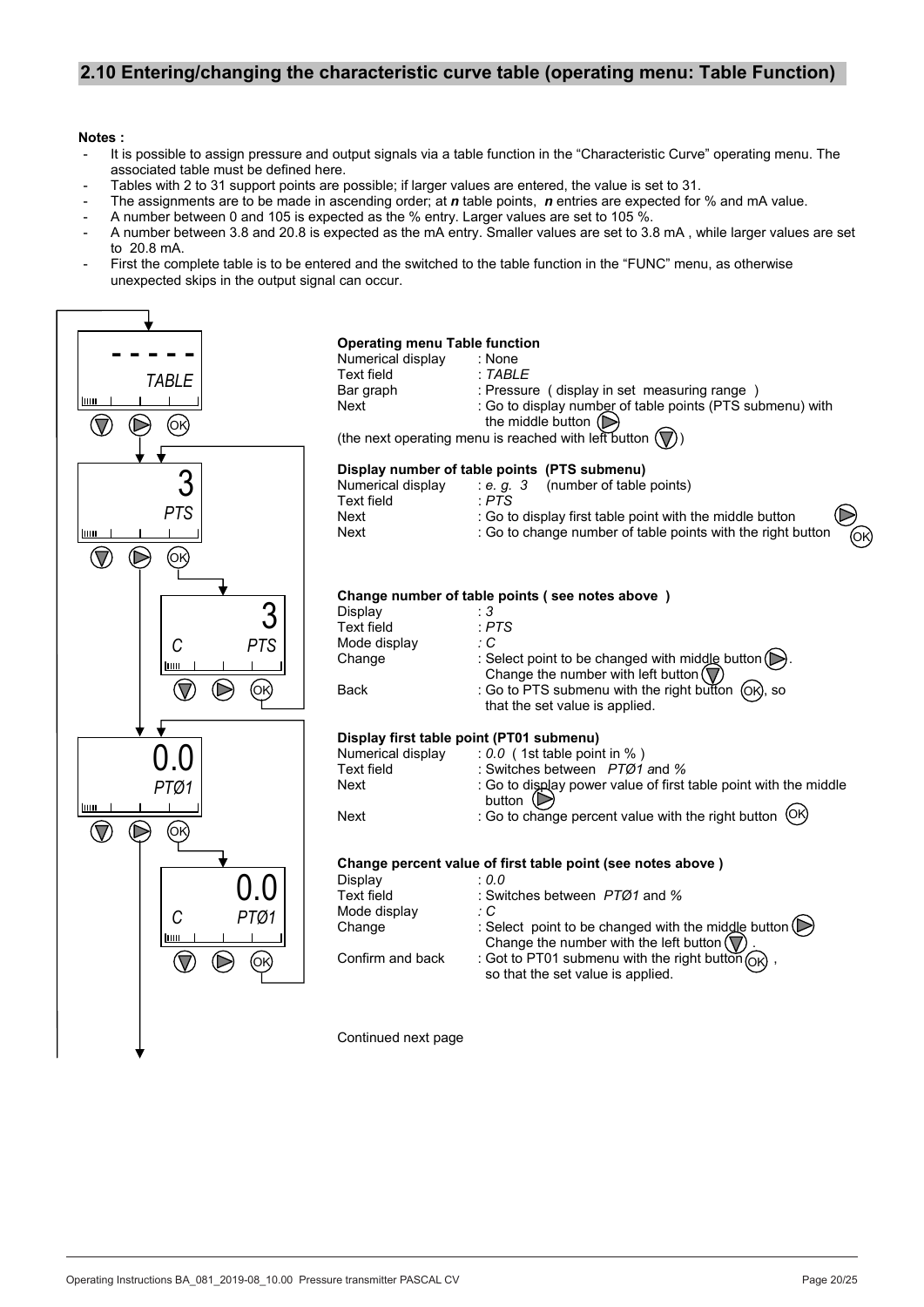# **Entering/ changing the characteristic curve table (operating menu: Table Function)**  continued

![](_page_20_Figure_1.jpeg)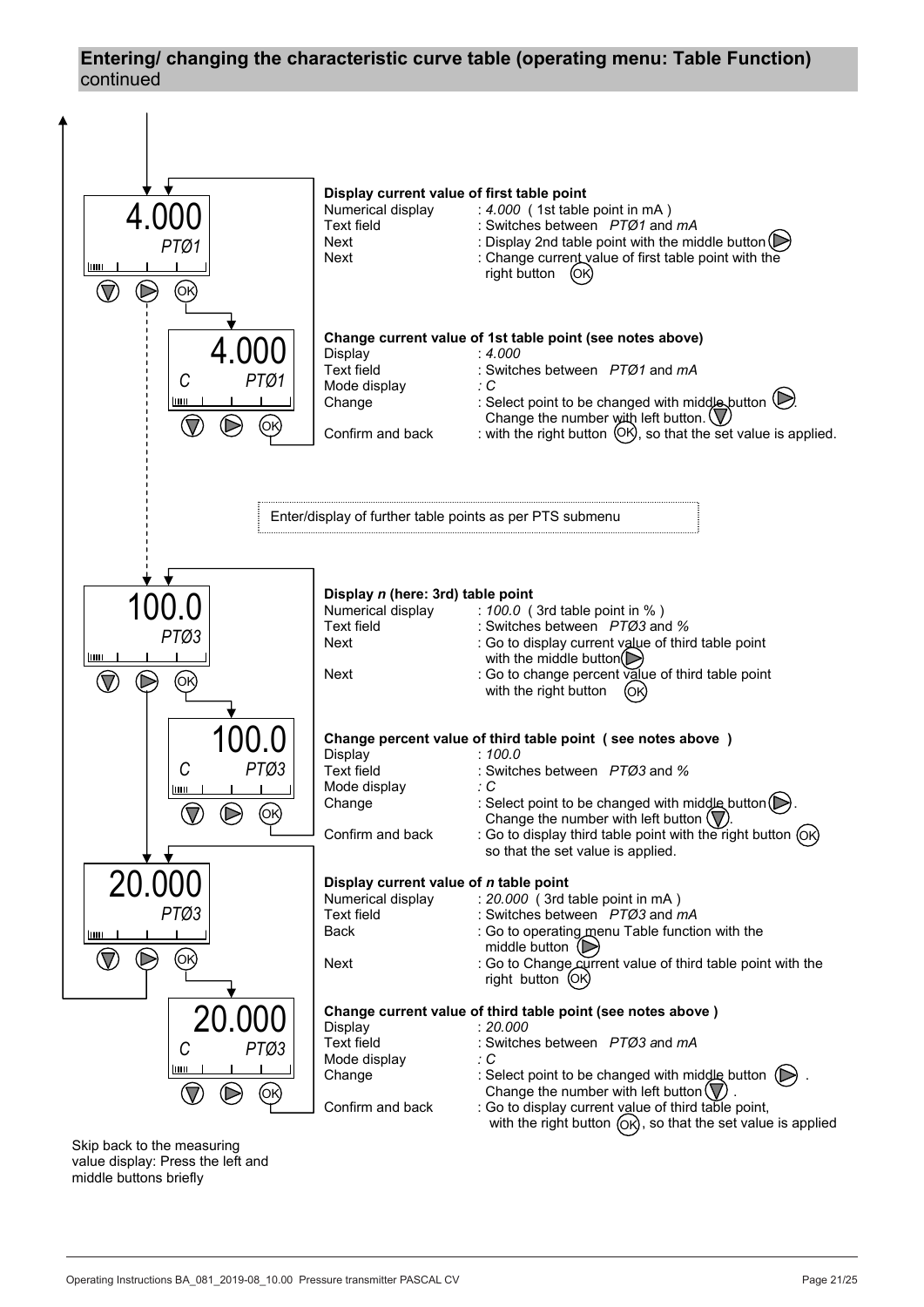# **2.11 Testing module compatibility (operating menu: System Info) 2.11 Testing module compatibility (operating menu: System Info)**

# **Notes : Notes :**

This menu can be used to test the hardware and software compatibility of the modules used. This menu can be used to test the hardware and software compatibility of the modules used.<br>This menu can be used to test the hardware and software compatibility of the modules used. In addition, it entails an option for checking whether changes have been made on the basis of the parameter change number. Submenus are only displayed if the relevant module has been found.

- ChCnt : Total number of parameter changes
- SnBAS : Serial number of the basic module
- SnLCD : Serial number of the display module
- SnHRT : Serial number for HART mode SnHRT : Serial number for HART mode
- "-O-K-" : Modules can work with each other "-O-K-" : Modules can work with each other
- "ERROR" : Module has been found but is incompatible "ERROR" : Module has been found but is incompatible
- "HwRev" : Hardware version of the corresponding module "HwRev" : Hardware version of the corresponding module
- "SwRev" : Software version of the corresponding module
- SnSEN : Serial number of the sensor module SnSEN : Serial number of the sensor module

![](_page_21_Figure_12.jpeg)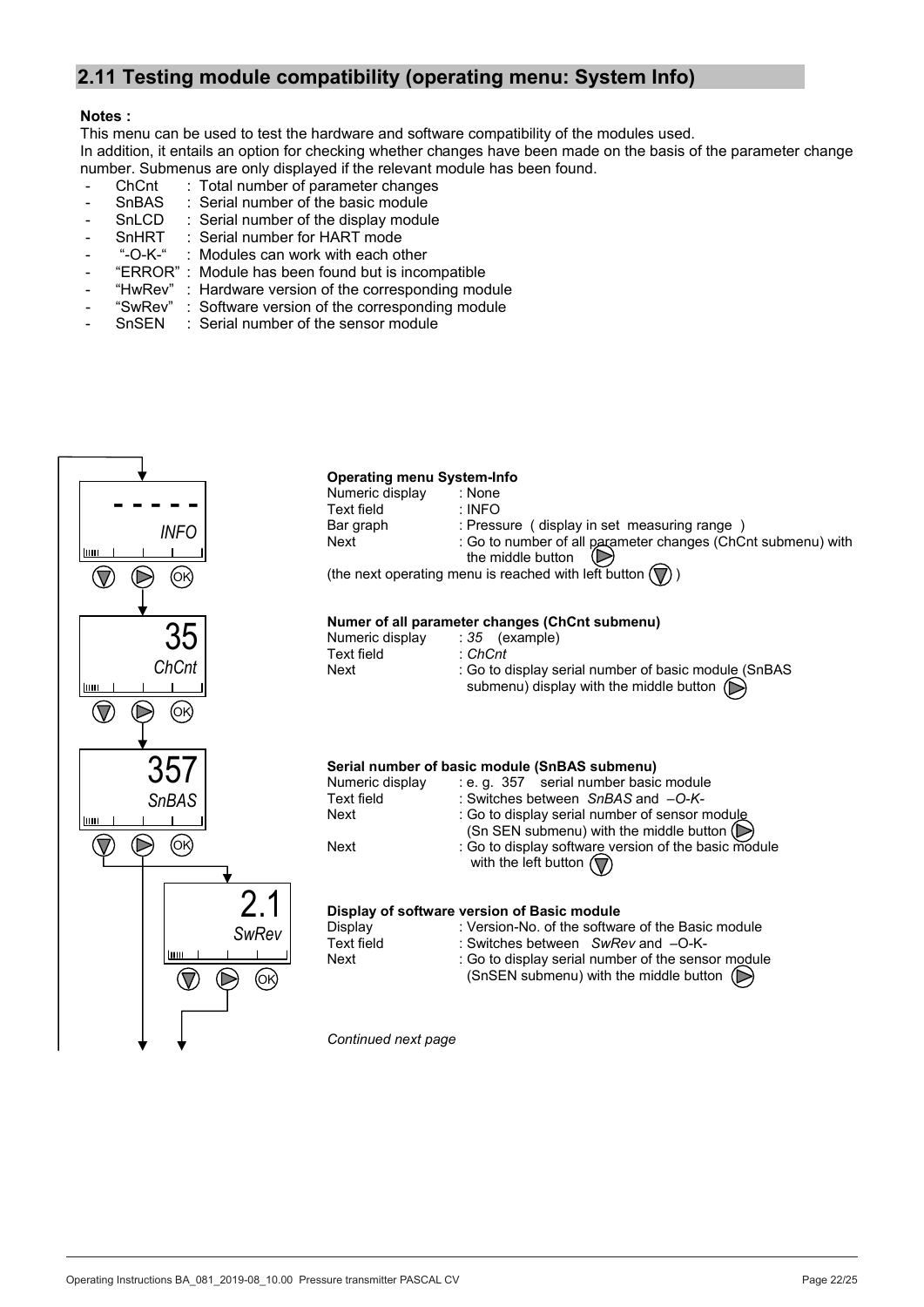# **Testing module compatibility (operating menu: System Info)** continued

![](_page_22_Figure_1.jpeg)

Skip back to the measuring value display: Press the left and middle buttons briefly

BTA-No. 081 Page 23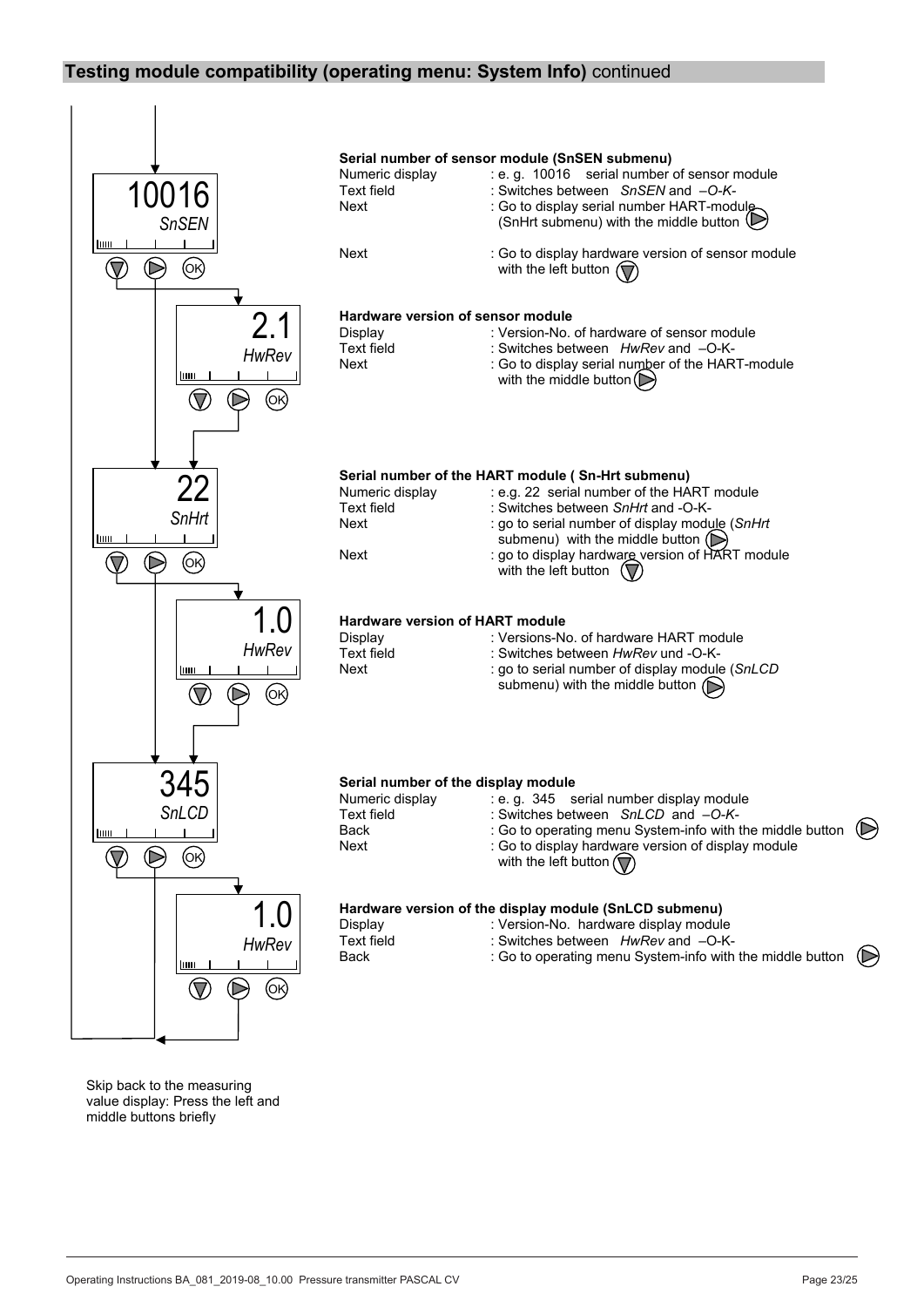#### **2.12 Restoring the settings according to order data (operating menu: Factory Data Reset)**

#### **Notes:**

In the case of the factory data RESET all entered parameters are reset to the specification sheet data. The adjustment of the transmitter is reset to the factory setting. The transmitter executes a warmstart after the factory data has been restored, i.e. it is in Measuring value display mode.

#### Attention:

In case of factory data RESET the HART-address and the currentmode will be kept.

![](_page_23_Figure_5.jpeg)